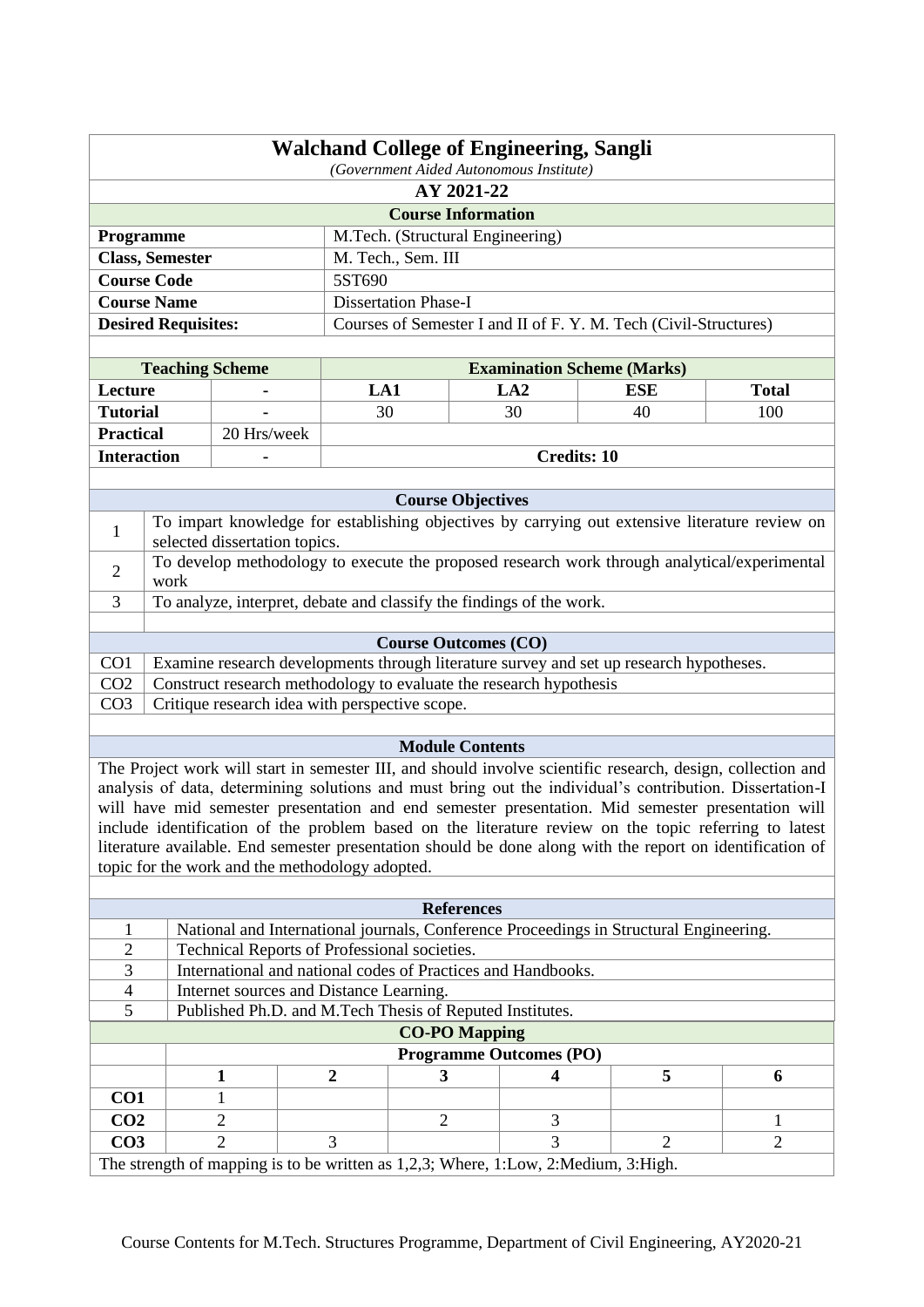|            | <b>Assessment</b>                                                   |              |                                                                                                    |              |  |  |
|------------|---------------------------------------------------------------------|--------------|----------------------------------------------------------------------------------------------------|--------------|--|--|
|            | There are three components of lab assessment, LA1, LA2 and Lab ESE. |              |                                                                                                    |              |  |  |
|            |                                                                     |              | IMP: Lab ESE is a separate head of passing. LA1, LA2 together is treated as In-Semester Evaluation |              |  |  |
| Assessment | Based on                                                            | Conducted by | Typical Schedule (for 26-week                                                                      | <b>Marks</b> |  |  |
|            |                                                                     |              | Sem)                                                                                               |              |  |  |
|            |                                                                     | Lab Course   | During Week 1 to Week 6                                                                            |              |  |  |
|            | Lab activities,                                                     | Faculty      | Marks Submission at the end of                                                                     |              |  |  |
| LA1        | attendance, journal                                                 |              | Week 6                                                                                             | 30           |  |  |
|            |                                                                     | Lab Course   | During Week 7 to Week 12                                                                           |              |  |  |
|            | Lab activities,                                                     | Faculty      | Marks Submission at the end of                                                                     |              |  |  |
| LA2        |                                                                     |              | Week 12                                                                                            | 30           |  |  |
|            |                                                                     | Lab Course   | During Week 15 to Week 18                                                                          |              |  |  |
| Lab ESE    |                                                                     | Faculty      | Marks Submission at the end of                                                                     |              |  |  |
|            | Attendance, journal                                                 |              | Week 18                                                                                            | 40           |  |  |

| <b>Walchand College of Engineering, Sangli</b> |                                                                                                                                                                             |                                                                                             |           |                                  |                                                         |  |              |
|------------------------------------------------|-----------------------------------------------------------------------------------------------------------------------------------------------------------------------------|---------------------------------------------------------------------------------------------|-----------|----------------------------------|---------------------------------------------------------|--|--------------|
| (Government Aided Autonomous Institute)        |                                                                                                                                                                             |                                                                                             |           |                                  |                                                         |  |              |
|                                                |                                                                                                                                                                             |                                                                                             |           | AY 2021-22                       |                                                         |  |              |
|                                                |                                                                                                                                                                             |                                                                                             |           | <b>Course Information</b>        |                                                         |  |              |
| Programme                                      |                                                                                                                                                                             |                                                                                             |           | M.Tech. (Structural Engineering) |                                                         |  |              |
|                                                | <b>Class, Semester</b>                                                                                                                                                      |                                                                                             |           | Second year M. Tech., Sem. III   |                                                         |  |              |
|                                                | <b>Course Code</b>                                                                                                                                                          |                                                                                             | 5ST612    |                                  |                                                         |  |              |
|                                                | <b>Course Name</b>                                                                                                                                                          |                                                                                             |           | Design Optimization (PE5)        |                                                         |  |              |
|                                                | <b>Desired Requisites:</b>                                                                                                                                                  |                                                                                             |           |                                  | Engineering Mathematics, Structural Analysis and Design |  |              |
|                                                |                                                                                                                                                                             |                                                                                             |           |                                  |                                                         |  |              |
|                                                | <b>Teaching Scheme</b>                                                                                                                                                      |                                                                                             |           |                                  | <b>Examination Scheme (Marks)</b>                       |  |              |
| Lecture                                        |                                                                                                                                                                             | 2 Hrs/week                                                                                  | <b>T1</b> | <b>T2</b>                        | <b>ESE</b>                                              |  | <b>Total</b> |
| <b>Tutorial</b>                                |                                                                                                                                                                             |                                                                                             | 20        | 20                               | 60                                                      |  | 100          |
| <b>Practical</b>                               |                                                                                                                                                                             |                                                                                             |           |                                  |                                                         |  |              |
| <b>Interaction</b>                             |                                                                                                                                                                             |                                                                                             |           |                                  | <b>Credits: 2</b>                                       |  |              |
|                                                |                                                                                                                                                                             |                                                                                             |           |                                  |                                                         |  |              |
|                                                |                                                                                                                                                                             |                                                                                             |           | <b>Course Objectives</b>         |                                                         |  |              |
| $\mathbf{1}$                                   |                                                                                                                                                                             | To provide knowledge of optimization approach and significance of optimization.             |           |                                  |                                                         |  |              |
| $\overline{2}$                                 |                                                                                                                                                                             | To impart knowledge of application of optimization tools required for analyzing and solving |           |                                  |                                                         |  |              |
|                                                |                                                                                                                                                                             | problems in structural and other engineering fields.                                        |           |                                  |                                                         |  |              |
| 3                                              |                                                                                                                                                                             |                                                                                             |           |                                  |                                                         |  |              |
|                                                | To provide exposure to modern techniques of global optimization for design optimization of<br>Processes/Designs in engineering field in general and structural engineering. |                                                                                             |           |                                  |                                                         |  |              |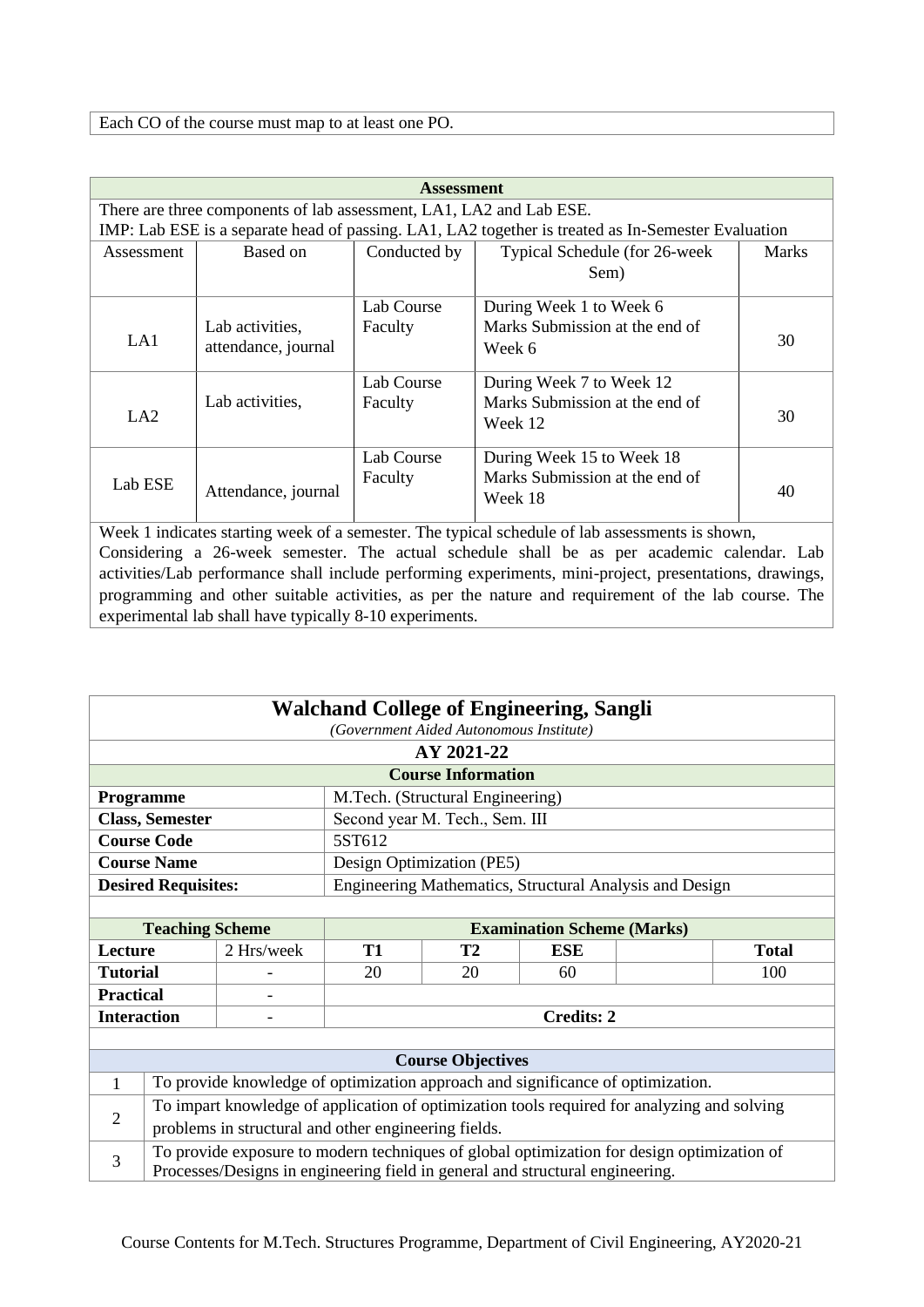|                 | <b>Course Outcomes (CO)</b>                                                                                                                                                                                                                                                                                                                                                                                                                                           |              |
|-----------------|-----------------------------------------------------------------------------------------------------------------------------------------------------------------------------------------------------------------------------------------------------------------------------------------------------------------------------------------------------------------------------------------------------------------------------------------------------------------------|--------------|
| CO1             | Apply various optimization techniques for the solution of linear, nonlinear and general                                                                                                                                                                                                                                                                                                                                                                               |              |
| CO <sub>2</sub> | optimization problems.<br>Analyze various optimization problems in the engineering field.                                                                                                                                                                                                                                                                                                                                                                             |              |
|                 | Create optimized global engineering designs of structural and other engineering facilities having                                                                                                                                                                                                                                                                                                                                                                     |              |
| CO <sub>3</sub> | different complexity.                                                                                                                                                                                                                                                                                                                                                                                                                                                 |              |
|                 |                                                                                                                                                                                                                                                                                                                                                                                                                                                                       |              |
| <b>Module</b>   | <b>Module Contents</b>                                                                                                                                                                                                                                                                                                                                                                                                                                                | <b>Hours</b> |
|                 | <b>Classical Optimization Techniques</b>                                                                                                                                                                                                                                                                                                                                                                                                                              |              |
| I               | Relevance and Significance of optimization, Various optimization problems in<br>different fields of engineering, Introduction to optimization theory-objective<br>function/design variables/constraints, Classification of optimization problems and<br>optimization techniques, Formulation of Various optimization problems, linear<br>programming and simplex algorithm, Nonlinear programming by Lagrange<br>Multiplier with equality and inequality constraints. | 5            |
|                 | <b>Optimization of Trusses and Structural Components</b>                                                                                                                                                                                                                                                                                                                                                                                                              |              |
| $\mathbf{I}$    | Minimum weight criteria, fully stressed design and displacement constraints,<br>optimization of truss, cable and arch structures, optimization of beams and<br>columns.                                                                                                                                                                                                                                                                                               | 5            |
|                 | <b>Constrained Optimization and Multi-Objective Optimization</b>                                                                                                                                                                                                                                                                                                                                                                                                      |              |
| III             | Optimality criterion methods. Sequential Quadratic Programming, Penalty<br>Sensitivity of optimum solution, Aspects of Multi-objective<br>Methods,<br>optimizations, Multi-objective optimization techniques.                                                                                                                                                                                                                                                         | 5            |
|                 | <b>Optimization by Stochastic and Heuristic Algorithms I</b>                                                                                                                                                                                                                                                                                                                                                                                                          |              |
| IV              | Particle Swarm Optimization, Introduction, Computational Implementation,<br>Solution of the Constrained Optimization Problem, Ant Colony Optimization,<br>Basic Concept, Ant Searching Behavior, Path Retracing and Pheromone,<br>Updating, Pheromone Trail Evaporation, Algorithm. Examples.                                                                                                                                                                         | 5            |
|                 | <b>Optimization by Stochastic and Heuristic Algorithms II</b>                                                                                                                                                                                                                                                                                                                                                                                                         |              |
| $\mathbf V$     | Simulated annealing, Procedure, Algorithm, Features of the Method, Optimization<br>solutions. Response surface methodology, Three-level factorial design, Box-<br>Behnken design, Central composite design, Doehlert design, Desirability function,<br>Examples.                                                                                                                                                                                                      | 5            |
|                 | <b>Optimization by Evolutionary and Fuzzy Algorithms</b>                                                                                                                                                                                                                                                                                                                                                                                                              |              |
| VI              | Genetic algorithm, Representation of design variables, Representation of<br>Objective Function and Constraints, Genetic Operators, Algorithm flowchart,<br>Fuzzy Set Theory, Optimization of Fuzzy Systems,<br>Design examples.<br>Computational<br>Procedure,<br>Numerical<br>Example,<br>Neural-Network-Based<br>Optimization. Taguchi Method.                                                                                                                      | 5            |
|                 |                                                                                                                                                                                                                                                                                                                                                                                                                                                                       |              |
|                 |                                                                                                                                                                                                                                                                                                                                                                                                                                                                       |              |
|                 | <b>Text Books</b>                                                                                                                                                                                                                                                                                                                                                                                                                                                     |              |
| $\mathbf{1}$    | Singiresu S. Rao, "Engineering Optimization-Theory and Practice", New Age International<br>Publishers, 2013, 4th Edition.                                                                                                                                                                                                                                                                                                                                             |              |
| $\overline{2}$  | Uri Kirsh, "Optimum Structural Design", McGraw Hill, 1988.                                                                                                                                                                                                                                                                                                                                                                                                            |              |
| 3               | R. Fletcher, "Practical Optimization", John Wiley & Sons, New York, 2nd Edition, 1987.                                                                                                                                                                                                                                                                                                                                                                                |              |
|                 |                                                                                                                                                                                                                                                                                                                                                                                                                                                                       |              |
|                 | <b>References</b>                                                                                                                                                                                                                                                                                                                                                                                                                                                     |              |
| $\mathbf{1}$    | Edgar, Himmelblau and Lasdon, "Optimization of Chemical ProcessesMc", Graw Hill<br>International Edition, 2nd Edition, 2001.                                                                                                                                                                                                                                                                                                                                          |              |
| $\overline{c}$  | M.S. Bazaraa, H.D. Sherali and C. Shetty, "Nonlinear Programming-Theory and Algorithms",<br>John Wiley and Sons, New York, 1993.                                                                                                                                                                                                                                                                                                                                      |              |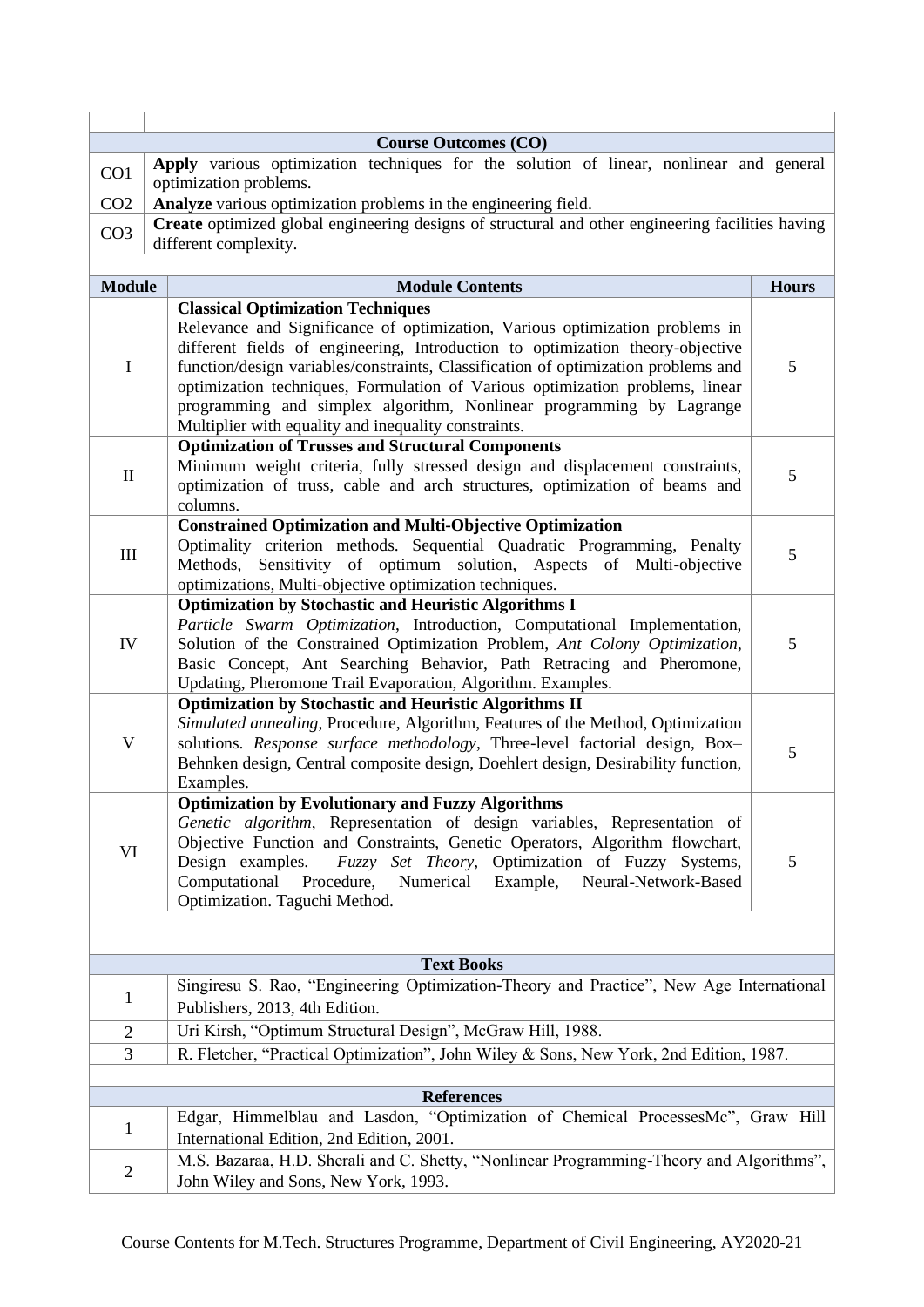|                     | Richard Vinter, "Optimal Control", Springer, 2010.                                   |  |  |  |
|---------------------|--------------------------------------------------------------------------------------|--|--|--|
| $\overline{4}$      | Du, Ke-Lin, Swamy, M. N. S., "Search and Optimization by Metaheuristics", Birkhäuser |  |  |  |
|                     | Basel-Springer International, 1st Edition, 2016                                      |  |  |  |
| <b>Useful Links</b> |                                                                                      |  |  |  |
|                     | https://nptel.ac.in/courses/105/108/105108127/                                       |  |  |  |
|                     | https://nptel.ac.in/courses/103/103/103103164/                                       |  |  |  |

| <b>CO-PO Mapping</b>           |  |  |  |  |  |  |  |
|--------------------------------|--|--|--|--|--|--|--|
| <b>Programme Outcomes (PO)</b> |  |  |  |  |  |  |  |
|                                |  |  |  |  |  |  |  |
| $\mathbf{C}$                   |  |  |  |  |  |  |  |
| CO <sub>2</sub>                |  |  |  |  |  |  |  |
| റവ                             |  |  |  |  |  |  |  |

The strength of mapping is to be written as 1,2,3; Where, 1:Low, 2:Medium, 3:High. Each CO of the course must map to at least one PO.

**Assessment** 

The assessment is based on 2 in-semester examinations in the form of T1 (Test-1) and T2 (Test-2) of 20 marks each. Also there shall be1 End-Sem examination (ESE) of 60 marks. T1 shall be typically on modules 1 and 2, T2 based typically on modules 3,4 and ESE shall be on all modules with nearly 50% weightage on modules 1 to 4 and 50% weightage on modules 5, 6.

| <b>Assessment Plan based on Bloom's Taxonomy Level</b> |    |           |            |              |  |  |
|--------------------------------------------------------|----|-----------|------------|--------------|--|--|
| <b>Bloom's Taxonomy Level</b>                          | T1 | <b>T2</b> | <b>ESE</b> | <b>Total</b> |  |  |
| Remember                                               |    |           |            |              |  |  |
| Understand                                             |    |           |            |              |  |  |
| Apply                                                  | 10 | 10        | 10         | 30           |  |  |
| Analyze                                                |    | 10        | 15         | 30           |  |  |
| Evaluate                                               |    |           | 15         | <b>20</b>    |  |  |
| Create                                                 |    |           | 20         | 20           |  |  |
| Total                                                  |    |           | 60         |              |  |  |

| <b>Walchand College of Engineering, Sangli</b>          |                                            |  |  |  |  |
|---------------------------------------------------------|--------------------------------------------|--|--|--|--|
|                                                         | (Government Aided Autonomous Institute)    |  |  |  |  |
| AY 2021-22                                              |                                            |  |  |  |  |
| <b>Course Information</b>                               |                                            |  |  |  |  |
| M.Tech. (Structural Engineering)<br><b>Programme</b>    |                                            |  |  |  |  |
| <b>Class, Semester</b><br>First year M. Tech., Sem. III |                                            |  |  |  |  |
| <b>Course Code</b>                                      | 5ST613                                     |  |  |  |  |
| <b>Course Name</b>                                      | <b>Advanced Prestressed Concrete (PE5)</b> |  |  |  |  |
| Design of Concrete Structures                           |                                            |  |  |  |  |
| <b>Desired Requisites:</b>                              |                                            |  |  |  |  |

| <b>Teaching Scheme</b> |                          | <b>Examination Scheme (Marks)</b> |    |     |              |  |
|------------------------|--------------------------|-----------------------------------|----|-----|--------------|--|
| <b>Lecture</b>         | 2 Hrs/week               | Т1                                | T2 | ESE | <b>Total</b> |  |
| <b>Tutorial</b>        | $\overline{\phantom{0}}$ | 20                                | 20 | 60  | 100          |  |
| <b>Practical</b>       | $\overline{\phantom{0}}$ |                                   |    |     |              |  |
| <b>Interaction</b>     | $\overline{\phantom{0}}$ | <b>Credits: 2</b>                 |    |     |              |  |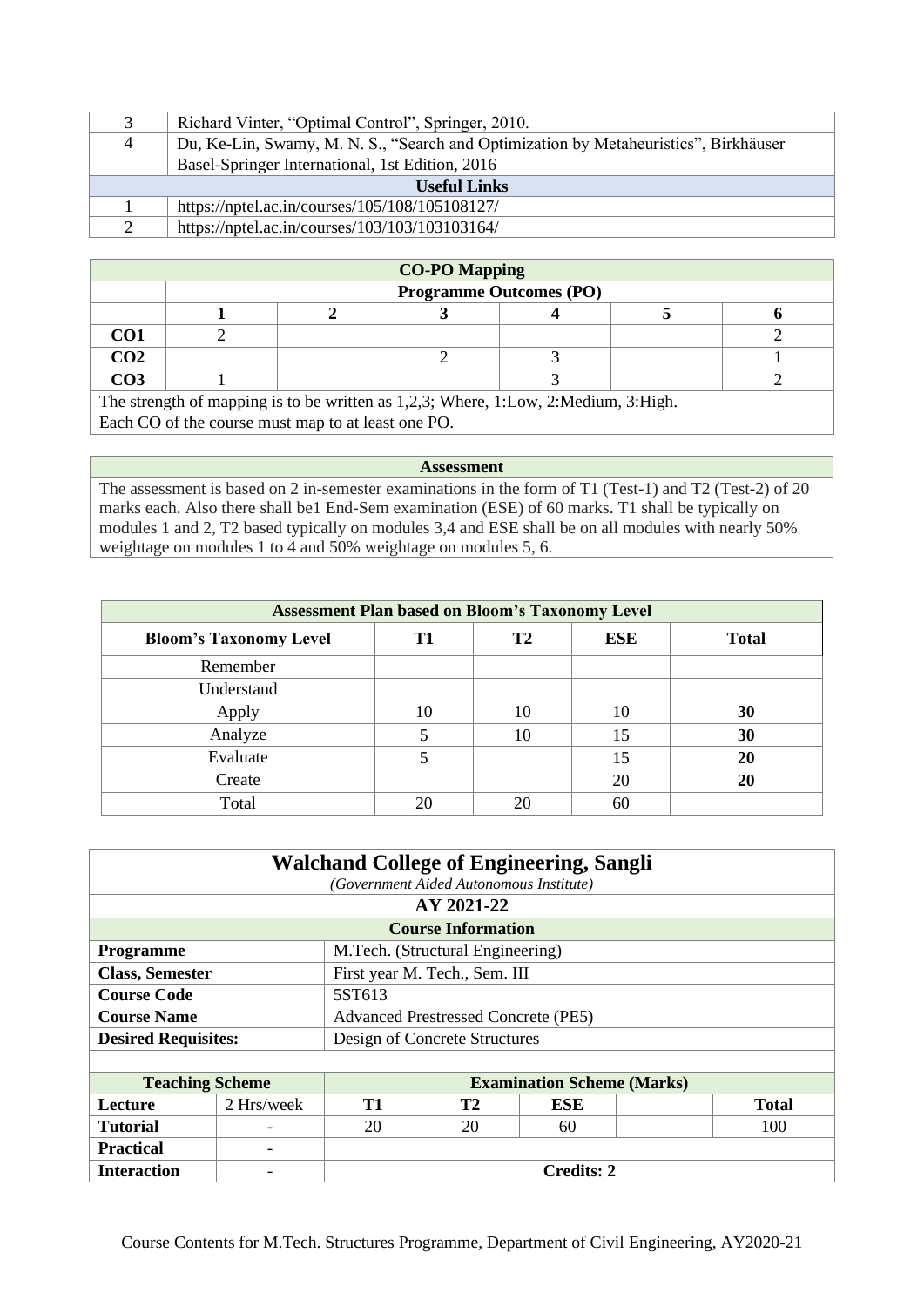|                             | <b>Course Objectives</b>                                                                                     |              |  |  |  |  |
|-----------------------------|--------------------------------------------------------------------------------------------------------------|--------------|--|--|--|--|
| 1                           | To illustrate basic concepts and systems of prestressing.                                                    |              |  |  |  |  |
| $\overline{2}$              | To impart knowledge of Prestressed concrete structures.                                                      |              |  |  |  |  |
| 3                           | To provide knowledge for design of Prestressed concrete structures using relevant IS codes.                  |              |  |  |  |  |
|                             |                                                                                                              |              |  |  |  |  |
|                             | <b>Course Outcomes (CO)</b>                                                                                  |              |  |  |  |  |
| CO1                         | <b>Estimate</b> losses of prestress due to various causes.                                                   |              |  |  |  |  |
| CO <sub>2</sub>             | Verify appropriate section using flexure, shear, torsional design approach for Prestressed concrete          |              |  |  |  |  |
| CO <sub>3</sub>             | structures<br>Design Prestressed concrete components and structures.                                         |              |  |  |  |  |
|                             |                                                                                                              |              |  |  |  |  |
| <b>Module</b>               | <b>Module Contents</b>                                                                                       | <b>Hours</b> |  |  |  |  |
|                             | <b>Introduction</b>                                                                                          |              |  |  |  |  |
|                             | Basics of pre-stressed concrete, stress concept, strength concept and load                                   |              |  |  |  |  |
| $\mathbf I$                 | balancing concept, systems of prestressing, loss of prestress, Material properties:                          | 5            |  |  |  |  |
|                             | steel, allowable stresses, relaxation, fatigue. Stages of prestressing.                                      |              |  |  |  |  |
|                             | <b>Analysis of Sections under flexure</b>                                                                    |              |  |  |  |  |
|                             | Analysis of rectangular sections under flexure at ultimate loads: equations of                               |              |  |  |  |  |
|                             | equilibrium and compatibility and constitutive models, stress block for concrete,                            |              |  |  |  |  |
| $\mathbf{I}$                | solution procedure, minimum and maximum amount of prestressed reinforcement.                                 | 5            |  |  |  |  |
|                             | Analysis of flanged sections under flexure at ultimate loads. Introduction of                                |              |  |  |  |  |
|                             | software for prestressed sections.                                                                           |              |  |  |  |  |
|                             | <b>Design of Section-Limit state method</b>                                                                  |              |  |  |  |  |
|                             | Design of Prestressed concrete beams and slabs, rectangular and I Sections.                                  |              |  |  |  |  |
| $\mathop{\rm III}\nolimits$ | choice of cross section: flexural efficiency; determination of limiting zone; post-                          | 5            |  |  |  |  |
|                             | tension in stress. Magnel's graphical method. Design based on ultimate loads.                                |              |  |  |  |  |
|                             | Detailing requirement. Thermal stresses in prestressed slab.                                                 |              |  |  |  |  |
|                             | <b>Shear and Torsion</b>                                                                                     |              |  |  |  |  |
|                             | Analysis and Design for shear and torsion, Analysis for shear: principal stress                              |              |  |  |  |  |
|                             | trajectories of linear elastic beams crack patterns, modes of failure, component of                          |              |  |  |  |  |
| IV                          | shear resistance. Capacity for web shear cracking capacity for flexural shear                                | 5            |  |  |  |  |
|                             | cracking. Design of shear reinforcement detailing requirements, design steps.                                |              |  |  |  |  |
|                             | Analysis for torsion behavior of linear elastic beams, crack pattern. Modes of                               |              |  |  |  |  |
|                             | failure, components of torsion resistance.                                                                   |              |  |  |  |  |
|                             |                                                                                                              |              |  |  |  |  |
|                             | Design of anchorage zone<br>Calculations for deflection and crack-width, Pretensioned members: Hoyer effect, |              |  |  |  |  |
| V                           | transmission length, bond length, development length, transverse tensile stresses,                           |              |  |  |  |  |
|                             | end zone reinforcement. Post-tensioned members: Bursting force, anchorage zone                               | 5            |  |  |  |  |
|                             | reinforcement, bearing stress, design of end block. Circular Prestressing design.                            |              |  |  |  |  |
|                             | Design of continuous beams                                                                                   |              |  |  |  |  |
|                             | Cantilever beams and Continuous beams, Cantilever beams: choice of cable                                     |              |  |  |  |  |
| VI                          | profile, determination of limiting zone. Continuous beams: advantages and                                    |              |  |  |  |  |
|                             | disadvantages, choice of cable profile, analysis for bending moment. Principle of                            | 5            |  |  |  |  |
|                             | linear transformation, principle of concordant cable.                                                        |              |  |  |  |  |
|                             |                                                                                                              |              |  |  |  |  |
|                             | <b>Text Books</b>                                                                                            |              |  |  |  |  |
| $\mathbf{1}$                | Krishna Raju N., "Prestressed Concrete", McGraw Hill Education (ISE Editions); 5 <sup>th</sup> Edition       |              |  |  |  |  |
|                             | 2014.                                                                                                        |              |  |  |  |  |
| $\overline{c}$              | Ramamruth S. "Design of reinforced concrete structures", Dhanpatrai publishing company,                      |              |  |  |  |  |
|                             | $17th$ Edition 2010.                                                                                         |              |  |  |  |  |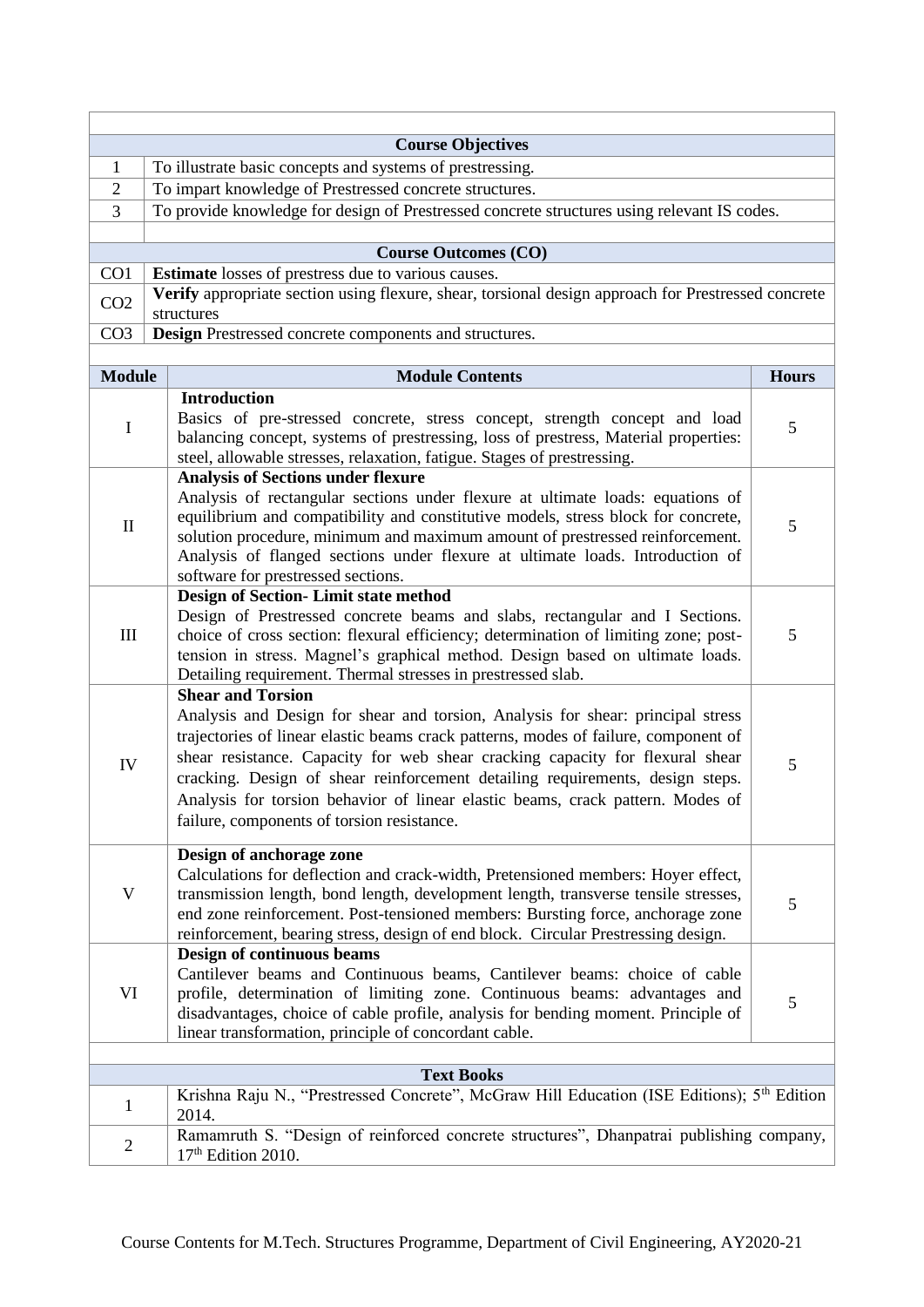| 3              | Nagarajan Praveen, "Prestressed concrete designs", Pearson publications, 2013                                                        |
|----------------|--------------------------------------------------------------------------------------------------------------------------------------|
|                |                                                                                                                                      |
|                | <b>References</b>                                                                                                                    |
|                | Lin T. Y. and Burns N. H. "Design of Prestressed concrete structures", Wiley publications, 3 <sup>rd</sup><br><b>Edition</b> , 2010. |
| $\overline{2}$ | Arthur H. Nilson, "Design of Prestressed concrete", John Wiley publications, $2nd$ Edition.                                          |
| 3              | IS: 1343 Indian standard code of practice for Prestressed concrete BIS New Delhi                                                     |
|                |                                                                                                                                      |
|                | <b>Useful Links</b>                                                                                                                  |
|                | https://nptel.ac.in/courses/105/106/105106117/                                                                                       |
| $\overline{2}$ | https://www.youtube.com/watch?v=4KYPltsNAWs                                                                                          |

|                 |                                                                                                                           | <b>CO-PO Mapping</b>           |  |  |
|-----------------|---------------------------------------------------------------------------------------------------------------------------|--------------------------------|--|--|
|                 |                                                                                                                           | <b>Programme Outcomes (PO)</b> |  |  |
|                 |                                                                                                                           |                                |  |  |
| CO <sub>1</sub> |                                                                                                                           |                                |  |  |
| CO <sub>2</sub> |                                                                                                                           |                                |  |  |
| CO <sub>3</sub> |                                                                                                                           |                                |  |  |
|                 | The strength of mapping is to be written as $1,2,3$ ; Where, 1:Low, 2:Medium, 3:High.                                     |                                |  |  |
|                 | Each CO of the course must map to at least one PO.                                                                        |                                |  |  |
|                 |                                                                                                                           | <b>Assessment</b>              |  |  |
|                 | The corresponding to $\alpha$ and $\alpha$ and $\alpha$ is corresponding to the form of T1 (Text 1) and T2 (Text 2) of 20 |                                |  |  |

The assessment is based on 2 in-semester examinations in the form of T1 (Test-1) and T2 (Test-2) of 20 marks each. Also there shall be1 End-Sem examination (ESE) of 60 marks. T1 shall be typically on modules 1 and 2, T2 based typically on modules 3,4 and ESE shall be on all modules with nearly 50% weightage on modules 1 to 4 and 50% weightage on modules 5, 6.

| <b>Assessment Plan based on Bloom's Taxonomy Level</b> |    |           |            |              |  |
|--------------------------------------------------------|----|-----------|------------|--------------|--|
| <b>Bloom's Taxonomy Level</b>                          | T1 | <b>T2</b> | <b>ESE</b> | <b>Total</b> |  |
| Remember                                               |    |           |            |              |  |
| Understand                                             |    |           |            |              |  |
| Apply                                                  | 10 | 10        | 10         | 30           |  |
| Analyze                                                |    | 10        | 15         | 30           |  |
| Evaluate                                               |    |           | 15         | <b>20</b>    |  |
| Create                                                 |    |           | 20         | 20           |  |
| <b>Total</b>                                           | 20 | 20        | 60         | 100          |  |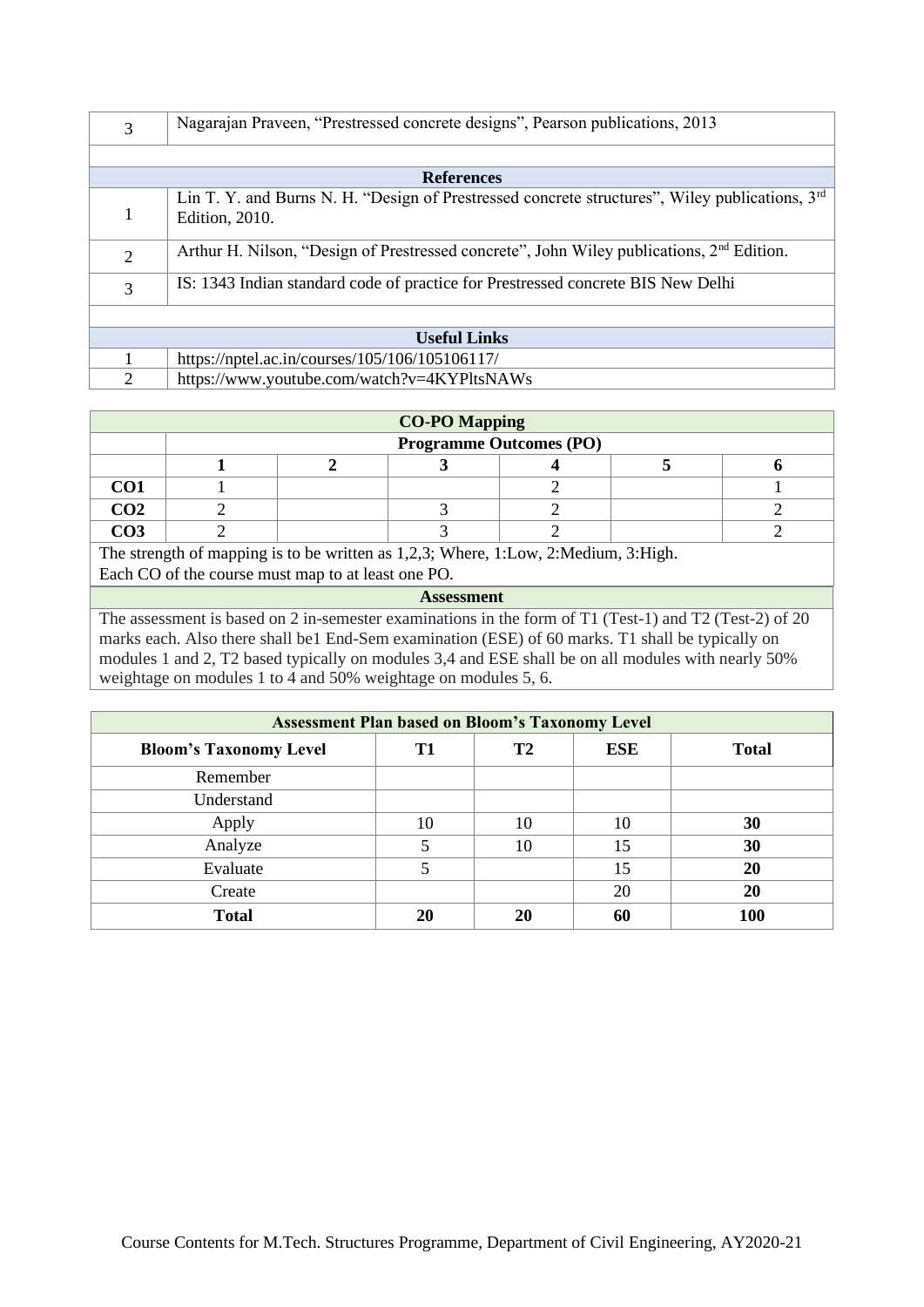|                             |                                                                                                                             |                                                                                                           |                     |                                   | <b>Walchand College of Engineering, Sangli</b><br>(Government Aided Autonomous Institute) |                                                                                          |              |
|-----------------------------|-----------------------------------------------------------------------------------------------------------------------------|-----------------------------------------------------------------------------------------------------------|---------------------|-----------------------------------|-------------------------------------------------------------------------------------------|------------------------------------------------------------------------------------------|--------------|
|                             |                                                                                                                             |                                                                                                           |                     | AY 2021-22                        |                                                                                           |                                                                                          |              |
|                             |                                                                                                                             |                                                                                                           |                     | <b>Course Information</b>         |                                                                                           |                                                                                          |              |
| Programme                   |                                                                                                                             |                                                                                                           |                     | M. Tech. (Structural Engineering) |                                                                                           |                                                                                          |              |
| <b>Class, Semester</b>      |                                                                                                                             |                                                                                                           |                     | Second year M. Tech., Sem. III    |                                                                                           |                                                                                          |              |
| <b>Course Code</b>          |                                                                                                                             |                                                                                                           | 5ST614              |                                   |                                                                                           |                                                                                          |              |
| <b>Course Name</b>          |                                                                                                                             |                                                                                                           |                     |                                   | Advances in Concrete Composites (PE5)                                                     |                                                                                          |              |
|                             | <b>Desired Requisites:</b>                                                                                                  |                                                                                                           | Concrete technology |                                   |                                                                                           |                                                                                          |              |
|                             |                                                                                                                             |                                                                                                           |                     |                                   |                                                                                           |                                                                                          |              |
|                             | <b>Teaching Scheme</b>                                                                                                      |                                                                                                           |                     |                                   | <b>Examination Scheme (Marks)</b>                                                         |                                                                                          |              |
|                             | Lecture                                                                                                                     | $\overline{2}$                                                                                            | <b>T1</b>           | T <sub>2</sub>                    | <b>ESE</b>                                                                                |                                                                                          | <b>Total</b> |
|                             | <b>Tutorial</b>                                                                                                             |                                                                                                           | 20                  | 20                                | 60                                                                                        |                                                                                          | 100          |
|                             | <b>Practical</b>                                                                                                            |                                                                                                           |                     |                                   |                                                                                           |                                                                                          |              |
|                             | <b>Interaction</b>                                                                                                          |                                                                                                           |                     |                                   | Credits:2                                                                                 |                                                                                          |              |
|                             |                                                                                                                             |                                                                                                           |                     | <b>Course Objectives</b>          |                                                                                           |                                                                                          |              |
| $\mathbf{1}$                |                                                                                                                             | To impart knowledge of various concrete composites used in practice                                       |                     |                                   |                                                                                           |                                                                                          |              |
| $\overline{2}$              |                                                                                                                             | To demonstrate variations in strength of concrete composites                                              |                     |                                   |                                                                                           |                                                                                          |              |
| $\overline{\mathbf{3}}$     | industry.                                                                                                                   |                                                                                                           |                     |                                   |                                                                                           | To provide knowledge of various advanced types of concrete in modern construction        |              |
|                             |                                                                                                                             |                                                                                                           |                     | <b>Course Outcomes (CO)</b>       |                                                                                           |                                                                                          |              |
| CO1                         |                                                                                                                             |                                                                                                           |                     |                                   |                                                                                           | Demonstrate engineering properties, behavior and applications of FRC and Ferro cement.   |              |
| CO <sub>2</sub>             |                                                                                                                             |                                                                                                           |                     | properties.                       |                                                                                           | Differentiate applications of silica fume concrete and polymer concrete by knowing their |              |
| CO <sub>3</sub>             |                                                                                                                             |                                                                                                           |                     |                                   |                                                                                           | Relate importance of light weight and high strength concrete in modern constructions.    |              |
|                             |                                                                                                                             |                                                                                                           |                     |                                   |                                                                                           |                                                                                          |              |
| <b>Module</b>               |                                                                                                                             |                                                                                                           |                     | <b>Module Contents</b>            |                                                                                           |                                                                                          |              |
|                             |                                                                                                                             |                                                                                                           |                     |                                   |                                                                                           | <b>Hours</b>                                                                             |              |
| $\mathbf I$                 |                                                                                                                             | <b>Fiber Reinforced Concrete</b>                                                                          |                     |                                   |                                                                                           |                                                                                          | 5            |
|                             |                                                                                                                             |                                                                                                           |                     |                                   |                                                                                           | Introduction, Properties of constituent materials, Mix proportion, mixing,               |              |
|                             | casting methods, properties of freshly mixed concrete (fiber reinforced                                                     |                                                                                                           |                     |                                   |                                                                                           |                                                                                          |              |
|                             | concrete), workability tests, mechanical properties, behavior of fiber                                                      |                                                                                                           |                     |                                   |                                                                                           |                                                                                          |              |
|                             | reinforced concrete under compression, tension flexure, research findings, and<br>application of fiber reinforced concrete. |                                                                                                           |                     |                                   |                                                                                           |                                                                                          |              |
|                             |                                                                                                                             |                                                                                                           |                     |                                   |                                                                                           |                                                                                          |              |
| $\mathbf{I}$                |                                                                                                                             | <b>Ferro Cement concrete</b>                                                                              |                     |                                   |                                                                                           |                                                                                          | 5            |
|                             |                                                                                                                             |                                                                                                           |                     |                                   |                                                                                           | Introduction, materials used, mechanical properties, construction techniques,            |              |
| $\mathop{\rm III}\nolimits$ |                                                                                                                             | design in direct tension, applications, and merits as structural materials<br><b>Silica Fume Concrete</b> |                     |                                   |                                                                                           |                                                                                          | 5            |
|                             |                                                                                                                             |                                                                                                           |                     |                                   |                                                                                           |                                                                                          |              |
|                             | Introduction, physical and chemical properties of silica Hume, reaction                                                     |                                                                                                           |                     |                                   |                                                                                           |                                                                                          |              |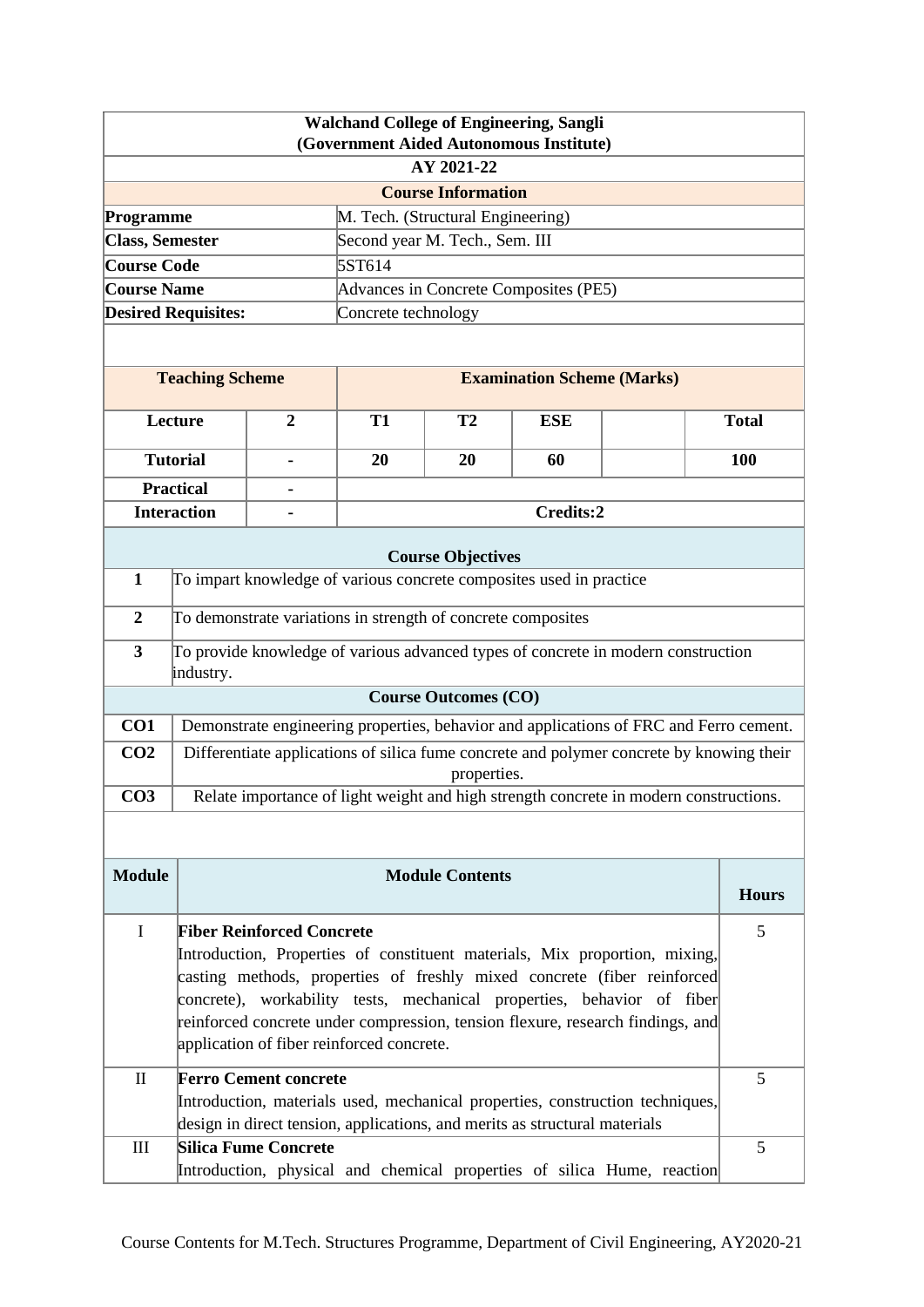|                          | mechanism of silica fume, properties of silica fume concrete in fresh state,<br>mechanical properties and durability of silica fume concrete. |               |  |  |  |  |  |  |
|--------------------------|-----------------------------------------------------------------------------------------------------------------------------------------------|---------------|--|--|--|--|--|--|
| IV                       | <b>Polymer Concrete</b>                                                                                                                       | 5             |  |  |  |  |  |  |
|                          | Introduction, classification, properties of constituent materials, polymer<br>impregnated concrete, polymer concrete, application.            |               |  |  |  |  |  |  |
| $\mathbf{V}$             | <b>Lightweight Concrete</b>                                                                                                                   | 5             |  |  |  |  |  |  |
|                          | Introduction, classification, properties of constituent materials, artificial                                                                 |               |  |  |  |  |  |  |
|                          | aggregates, application.                                                                                                                      |               |  |  |  |  |  |  |
| $\rm{V}\Gamma$           | High Strength Concrete<br>Introduction, properties of constituent materials, Mix Design, application.                                         | $\mathcal{D}$ |  |  |  |  |  |  |
|                          |                                                                                                                                               |               |  |  |  |  |  |  |
|                          | <b>Text Books</b>                                                                                                                             |               |  |  |  |  |  |  |
| $\mathbf{I}$             | Rafat Siddique, "Special Structural Concretes", Galgotia Publication Private                                                                  |               |  |  |  |  |  |  |
|                          | Ltd.,2000                                                                                                                                     |               |  |  |  |  |  |  |
|                          |                                                                                                                                               |               |  |  |  |  |  |  |
|                          | <b>Keferences</b>                                                                                                                             |               |  |  |  |  |  |  |
| 1                        | "Concrete Technology & Design", Surrey University Press.,<br>K. N. Swamy, illustrated, 1984.                                                  |               |  |  |  |  |  |  |
| $\mathbf{Z}$             | P.N. Balaguru, S.P. Shah, "Fiber Reinforced Cement Composites, McGraw Hill., illustrated, 1992.                                               |               |  |  |  |  |  |  |
| $\mathfrak{Z}$           | Cement<br>D. J. Hannant, "Fiber<br>Sons.illustrated, 1978<br>and<br>Fiber Concrete",<br>John                                                  | Wiley<br>κ    |  |  |  |  |  |  |
|                          |                                                                                                                                               |               |  |  |  |  |  |  |
|                          | <b>USEIUI LINKS</b>                                                                                                                           |               |  |  |  |  |  |  |
| $\mathbf{1}$             | NPTEL :: Civil Engineering - Concrete Engineering and Technology                                                                              |               |  |  |  |  |  |  |
| $\mathbf{2}$             | NPTEL :: Civil Engineering - NOC: Advanced Concrete Technology                                                                                |               |  |  |  |  |  |  |
| 3                        | NPTEL :: Metallurgy and Material Science - NOC: Theory and Practice of Non<br><b>Destructive Testing</b>                                      |               |  |  |  |  |  |  |
| $\overline{\mathcal{A}}$ | Module 12 (nptel.ac.in)                                                                                                                       |               |  |  |  |  |  |  |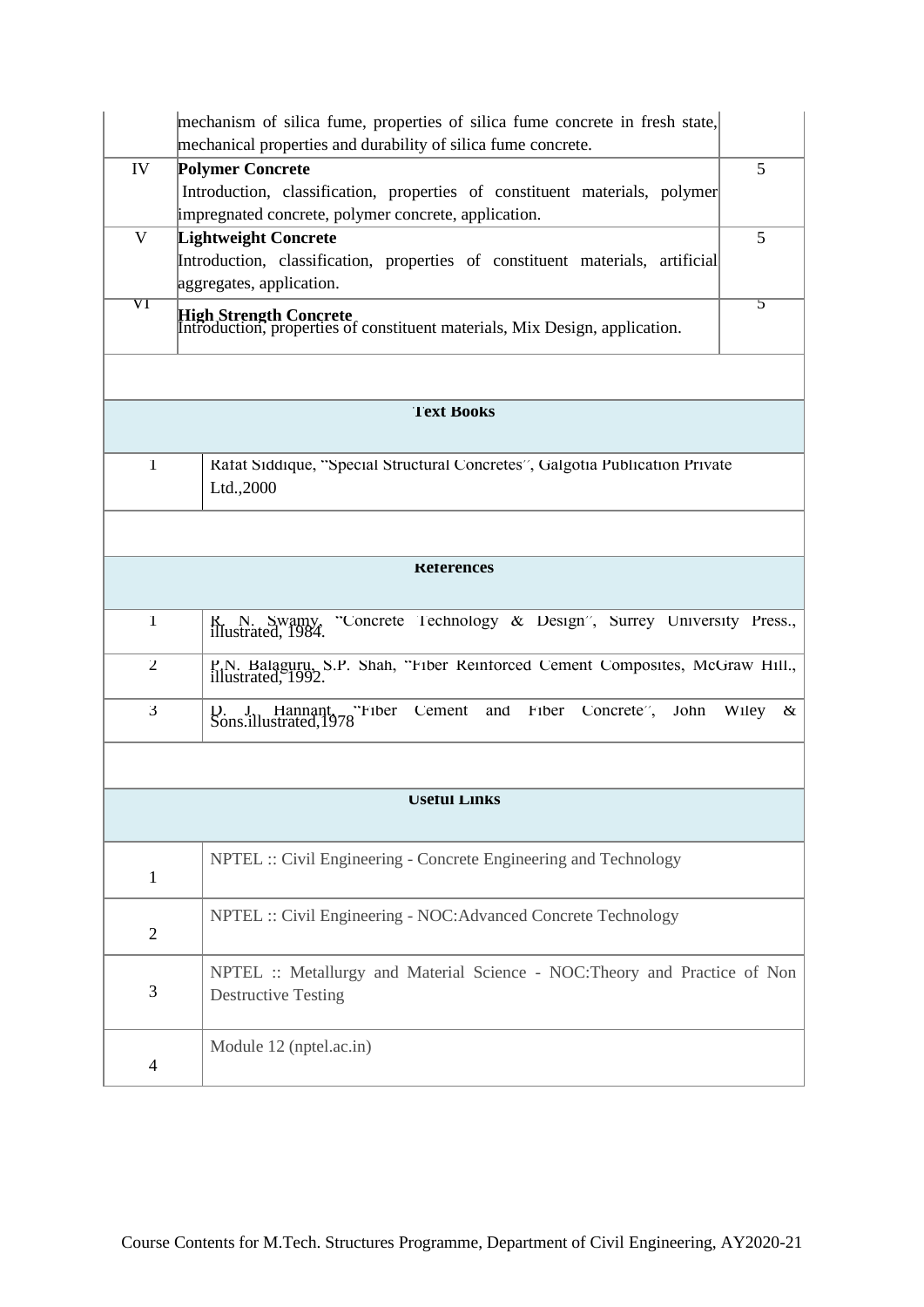|                 | -PO Mapping |  |                                |  |  |  |
|-----------------|-------------|--|--------------------------------|--|--|--|
|                 |             |  | <b>Programme Outcomes (PO)</b> |  |  |  |
|                 |             |  |                                |  |  |  |
| CO <sub>1</sub> |             |  |                                |  |  |  |
| CO <sub>2</sub> |             |  |                                |  |  |  |
| CO <sub>3</sub> |             |  |                                |  |  |  |

The strength of mapping is to be written as 1,2,3; Where, 1:Low, 2:Medium, 3:High.Each CO of the course must map to at least one PO.

### **Assessment**

The assessment is based on 2 in-semester examinations in the form of T1 (Test-1) and T2 (Test-2) of 20 marks each. Also there shall be1 End-Sem examination (ESE) of 60 marks. T1 shall be typically on modules 1 and 2, T2 based typically on modules 3,4 and ESE shall be on all modules with nearly 50% weightage on modules 1 to 4 and 50% weightage on modules 5, 6.

| <b>Assessment Plan based on Bloom's Taxonomy Level</b> |           |                |     |              |  |
|--------------------------------------------------------|-----------|----------------|-----|--------------|--|
| <b>Bloom's Taxonomy Level</b>                          | <b>T1</b> | T <sub>2</sub> | ESE | <b>Total</b> |  |
| Remember                                               |           |                |     |              |  |
| Understand                                             |           |                |     |              |  |
| Apply                                                  | 10        | 10             | 10  | 30           |  |
| Analyze                                                | 5         | 10             | 15  | 30           |  |
| Evaluate                                               | 5         |                | 15  | 20           |  |
| Create                                                 |           |                | 20  | 20           |  |
| <b>Total</b>                                           | 20        | 20             | 60  | 100          |  |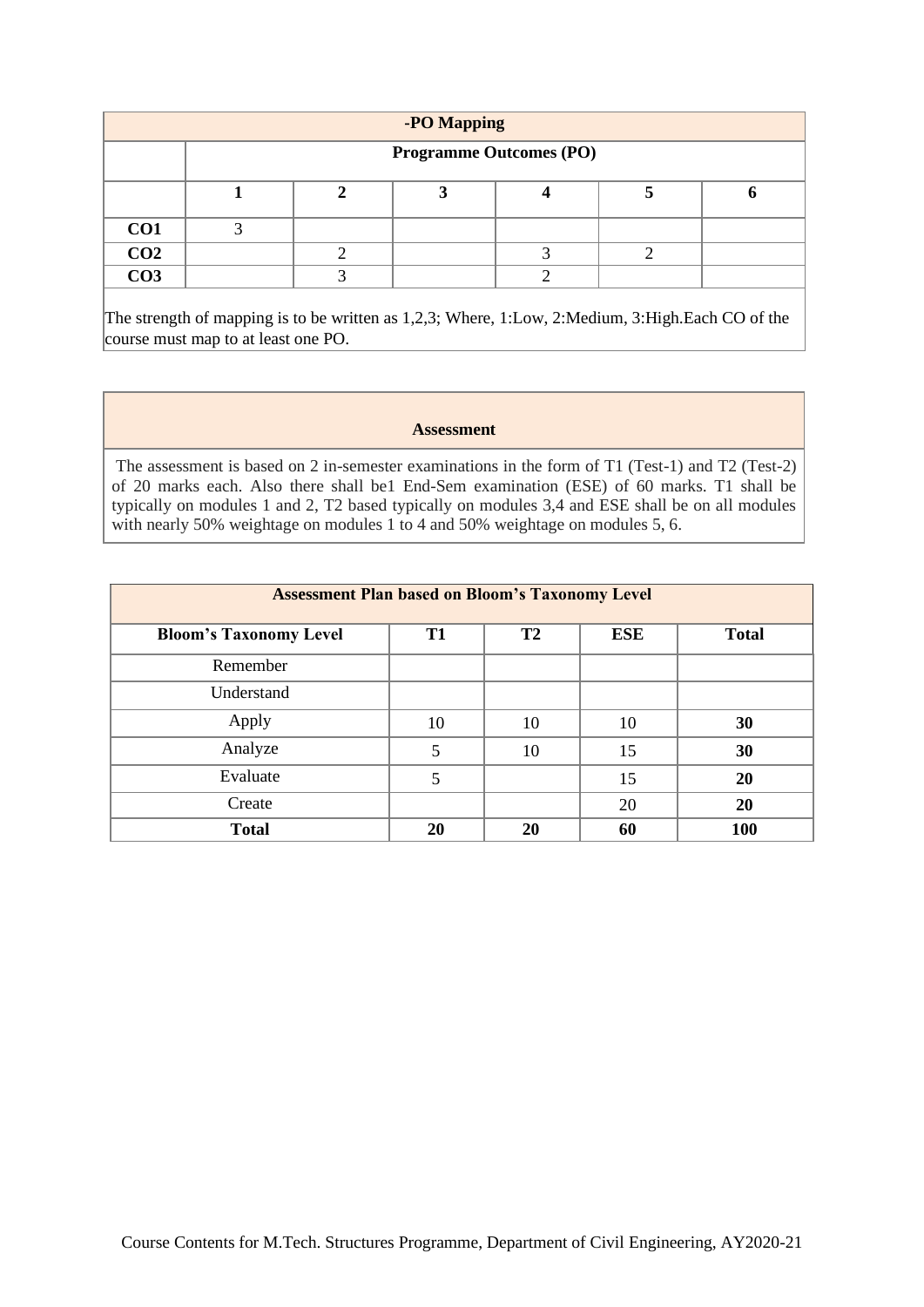|                                                                                       | <b>Walchand College of Engineering, Sangli</b>            |  |  |
|---------------------------------------------------------------------------------------|-----------------------------------------------------------|--|--|
|                                                                                       | (Government Aided Autonomous Institute)                   |  |  |
|                                                                                       | AY 2021-22                                                |  |  |
|                                                                                       | <b>Course Information</b>                                 |  |  |
| M.Tech. (Structural Engineering)<br><b>Programme</b>                                  |                                                           |  |  |
| <b>Class, Semester</b>                                                                | Second yearM. Tech., Sem. III                             |  |  |
| <b>Course Code</b>                                                                    | 5ST652                                                    |  |  |
| <b>Course Name</b>                                                                    | Activity Based Lab - Optimization Technique for Numerical |  |  |
|                                                                                       | Simulation                                                |  |  |
| <b>Desired Requisites:</b><br>Engineering Mathematics, Structural Analysis and Design |                                                           |  |  |

| <b>Teaching Scheme</b> |                          | <b>Examination Scheme (Marks)</b> |     |            |   |              |
|------------------------|--------------------------|-----------------------------------|-----|------------|---|--------------|
| Lecture                |                          | LA 1                              | LA2 | <b>ESE</b> | ۰ | <b>Total</b> |
| <b>Tutorial</b>        | $\overline{\phantom{0}}$ | 30                                | 30  | 40         | ۰ | 100          |
| <b>Practical</b>       | 2 Hrs/week               |                                   |     |            |   |              |
| <b>Interaction</b>     | -                        |                                   |     | Credits: 1 |   |              |

|                 | <b>Course Objectives</b>                                                                                                                                                                                                                                                                                                                                                                                                                                               |  |  |  |  |
|-----------------|------------------------------------------------------------------------------------------------------------------------------------------------------------------------------------------------------------------------------------------------------------------------------------------------------------------------------------------------------------------------------------------------------------------------------------------------------------------------|--|--|--|--|
|                 | To provide knowledge of optimization approach and significance of optimization.                                                                                                                                                                                                                                                                                                                                                                                        |  |  |  |  |
|                 | To impart knowledge of application of optimization tools required for analyzing and solving                                                                                                                                                                                                                                                                                                                                                                            |  |  |  |  |
| $\overline{2}$  | problems in structural and other engineering fields.                                                                                                                                                                                                                                                                                                                                                                                                                   |  |  |  |  |
| 3               | To provide exposure to modern techniques of global optimization for design optimization of                                                                                                                                                                                                                                                                                                                                                                             |  |  |  |  |
|                 | Processes/Designs in engineering field in general and structural engineering.                                                                                                                                                                                                                                                                                                                                                                                          |  |  |  |  |
|                 |                                                                                                                                                                                                                                                                                                                                                                                                                                                                        |  |  |  |  |
|                 | <b>Course Outcomes (CO)</b>                                                                                                                                                                                                                                                                                                                                                                                                                                            |  |  |  |  |
| CO <sub>1</sub> | various optimization techniques for the solution of linear, nonlinear and general<br><b>Apply</b>                                                                                                                                                                                                                                                                                                                                                                      |  |  |  |  |
|                 | optimization problems.                                                                                                                                                                                                                                                                                                                                                                                                                                                 |  |  |  |  |
| $\sim$ $\sim$   | $\mathbf{r} = \mathbf{r} \cdot \mathbf{r} = \mathbf{r} \cdot \mathbf{r} = \mathbf{r} \cdot \mathbf{r} = \mathbf{r} \cdot \mathbf{r} = \mathbf{r} \cdot \mathbf{r} = \mathbf{r} \cdot \mathbf{r} = \mathbf{r} \cdot \mathbf{r} = \mathbf{r} \cdot \mathbf{r} = \mathbf{r} \cdot \mathbf{r} = \mathbf{r} \cdot \mathbf{r} = \mathbf{r} \cdot \mathbf{r} = \mathbf{r} \cdot \mathbf{r} = \mathbf{r} \cdot \mathbf{r} = \mathbf{r} \cdot \mathbf{r} = \mathbf$<br>$C = 11$ |  |  |  |  |

## CO2 **Analyze** various optimization problems in the engineering field. CO<sub>3</sub> **Create** optimized global engineering designs of structural and other engineering facilities having different complexity.

## **Module Contents**

Students will be asked to work upon a minimum **four** of the following topics during the semester. They will submit the report of each topic containing the information (as per need of topic) like: introduction, general information, usage/application (if any) detailed description of work/process, relevant diagrams, drawings & tabulation (if any), observation and results (as applicable) or any other relevant information as per topic.

- i) Solve simple optimisation problem by standard method using EXCEL/Programming
- ii) Solve TRUSS Optimization using optimality criteria using EXCEL/Programming
- iii) Implement GA for structural optimization using EXCEL/Programming//relevant software
- iv) Implement Simulated Annealing/Ant colony Optimization for structural optimization using EXCEL/Programming/relevant software.
- v) Implement fuzzy optimization for structural optimization using EXCEL/Programming/relevant software

| <b>Text Books</b>                                                                                                         |
|---------------------------------------------------------------------------------------------------------------------------|
| Singiresu S. Rao, "Engineering Optimization-Theory and Practice", New Age International<br>Publishers, 2013, 4th Edition. |
| Uri Kirsh, "Optimum Structural Design", McGraw Hill, 1988.                                                                |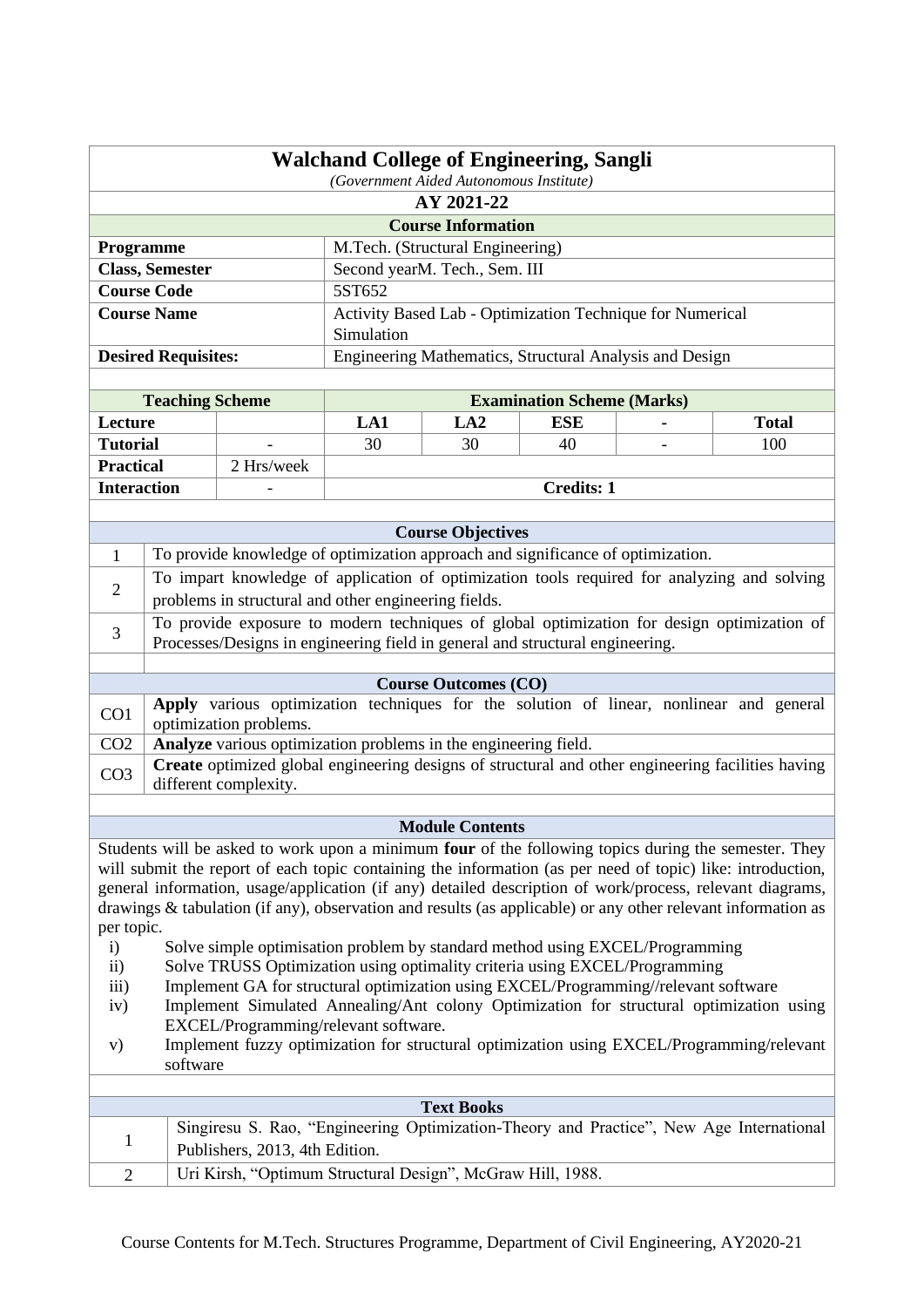| $\mathcal{F}$       | R. Fletcher, "Practical Optimization", John Wiley & Sons, New York, 2nd Edition, 1987. |  |  |  |  |  |  |  |  |
|---------------------|----------------------------------------------------------------------------------------|--|--|--|--|--|--|--|--|
|                     |                                                                                        |  |  |  |  |  |  |  |  |
|                     | <b>References</b>                                                                      |  |  |  |  |  |  |  |  |
|                     | Edgar, Himmelblau and Lasdon, "Optimization of Chemical ProcessesMc", Graw Hill        |  |  |  |  |  |  |  |  |
|                     | International Edition, 2nd Edition, 2001.                                              |  |  |  |  |  |  |  |  |
|                     | M.S. Bazaraa, H.D. Sherali and C. Shetty, "Non-Linear Programming-Theory<br>and        |  |  |  |  |  |  |  |  |
| 2                   | Algorithms", John Wiley and Sons, New York, 1993.                                      |  |  |  |  |  |  |  |  |
| 3                   | Richard Vinter, "Optimal Control", Springer, 2010.                                     |  |  |  |  |  |  |  |  |
|                     | Du, Ke-Lin, Swamy, M. N. S., "Search and Optimization by Metaheuristics", Birkhäuser   |  |  |  |  |  |  |  |  |
|                     | Basel-Springer International, 1st Edition, 2016                                        |  |  |  |  |  |  |  |  |
|                     |                                                                                        |  |  |  |  |  |  |  |  |
| <b>Useful Links</b> |                                                                                        |  |  |  |  |  |  |  |  |
|                     | https://nptel.ac.in/courses/105/108/105108127/                                         |  |  |  |  |  |  |  |  |
| 2                   | https://nptel.ac.in/courses/103/103/103103164/                                         |  |  |  |  |  |  |  |  |

| <b>CO-PO Mapping</b> |                                                                                    |  |  |  |  |  |  |  |  |
|----------------------|------------------------------------------------------------------------------------|--|--|--|--|--|--|--|--|
|                      | <b>Programme Outcomes (PO)</b>                                                     |  |  |  |  |  |  |  |  |
|                      |                                                                                    |  |  |  |  |  |  |  |  |
| CO1                  |                                                                                    |  |  |  |  |  |  |  |  |
| CO <sub>2</sub>      |                                                                                    |  |  |  |  |  |  |  |  |
| CO <sub>3</sub>      |                                                                                    |  |  |  |  |  |  |  |  |
|                      | The strength of mapping is to be written as 1,2,3; Where, 1:Low, 2:Medium, 3:High. |  |  |  |  |  |  |  |  |

Each CO of the course must map to at least one PO.

| <b>Assessment</b> |                                                                     |              |                                                                                                    |              |  |  |  |  |  |
|-------------------|---------------------------------------------------------------------|--------------|----------------------------------------------------------------------------------------------------|--------------|--|--|--|--|--|
|                   | There are three components of lab assessment, LA1, LA2 and Lab ESE. |              |                                                                                                    |              |  |  |  |  |  |
|                   |                                                                     |              | IMP: Lab ESE is a separate head of passing. LA1, LA2 together is treated as In-Semester Evaluation |              |  |  |  |  |  |
| Assessment        | Based on                                                            | Conducted by | Typical Schedule (for 26 week Sem)                                                                 | <b>Marks</b> |  |  |  |  |  |
| LA1               | Lab activities,                                                     | Lab Course   | During Week 1 to Week 6                                                                            | 30           |  |  |  |  |  |
|                   | attendance,<br>journal                                              | Faculty      | Marks Submission at the end of Week 6                                                              |              |  |  |  |  |  |
|                   |                                                                     | Lab Course   | During Week 7 to Week 12                                                                           |              |  |  |  |  |  |
| LA2               | Lab activities,                                                     | Faculty      | Marks Submission at the end of Week<br>12                                                          | 30           |  |  |  |  |  |
|                   |                                                                     | Lab Course   | During Week 15 to Week 18                                                                          |              |  |  |  |  |  |
| Lab ESE           | Attendance,<br>journal                                              | Faculty      | Marks Submission at the end of Week<br>18                                                          | 40           |  |  |  |  |  |
|                   |                                                                     |              | Week 1 indicates starting week of a semester. The typical schedule of lab assessments is shown,    |              |  |  |  |  |  |

Considering a 26-week semester. The actual schedule shall be as per academic calendar. Lab activities/Lab performance shall include performing experiments, mini-project, presentations, drawings, programming and other suitable activities, as per the nature and requirement of the lab course. The experimental lab shall have typically 8-10 experiments.

| <b>Assessment Plan based on Bloom's Taxonomy Level</b>                  |    |  |  |  |    |  |  |
|-------------------------------------------------------------------------|----|--|--|--|----|--|--|
| ESE<br>Total<br>$L\bf{A2}$<br>LA1<br>۰<br><b>Bloom's Taxonomy Level</b> |    |  |  |  |    |  |  |
| Remember                                                                |    |  |  |  |    |  |  |
| Understand                                                              | ιΟ |  |  |  | 10 |  |  |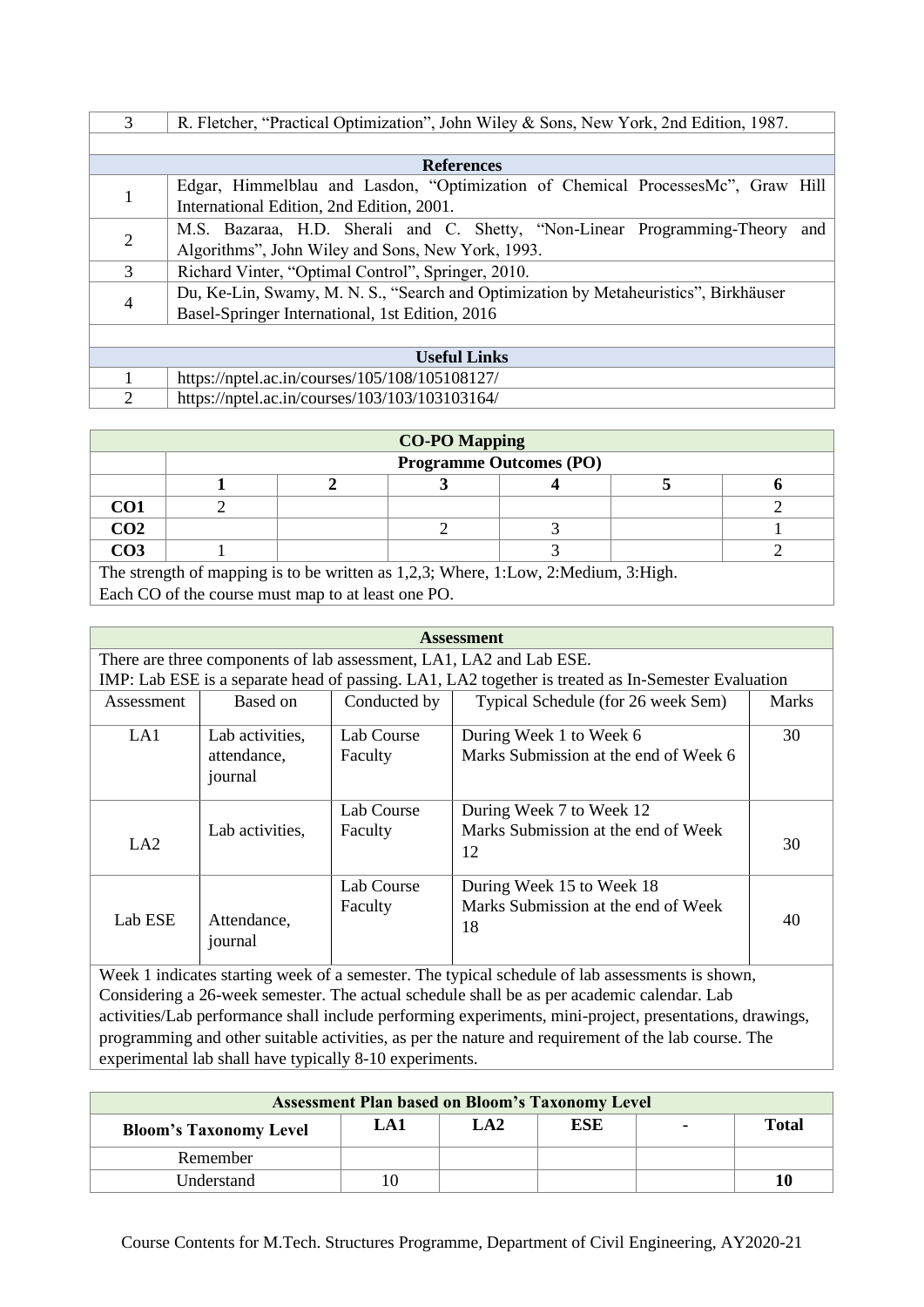| Apply        | 20 | 20 | 20 | 60  |
|--------------|----|----|----|-----|
| Analyze      |    | 10 | 10 | 20  |
| Evaluate     |    |    | 10 | 10  |
| Create       |    |    |    |     |
| <b>Total</b> | 30 | 30 | 40 | 100 |

|                            | <b>Walchand College of Engineering, Sangli</b>        |  |  |  |  |  |
|----------------------------|-------------------------------------------------------|--|--|--|--|--|
|                            | (Government Aided Autonomous Institute)               |  |  |  |  |  |
|                            | AY 2021-22                                            |  |  |  |  |  |
|                            | <b>Course Information</b>                             |  |  |  |  |  |
| <b>Programme</b>           | M.Tech. (Structural Engineering)                      |  |  |  |  |  |
| <b>Class, Semester</b>     | Second year M. Tech., Sem. III                        |  |  |  |  |  |
| <b>Course Code</b>         | 5ST653                                                |  |  |  |  |  |
| <b>Course Name</b>         | Activity based Lab - Design of Prestressed components |  |  |  |  |  |
| <b>Desired Requisites:</b> | Advanced design of reinforced concrete structure      |  |  |  |  |  |

| <b>Teaching Scheme</b> |            |                   |     | <b>Examination Scheme (Marks)</b> |                          |              |
|------------------------|------------|-------------------|-----|-----------------------------------|--------------------------|--------------|
| Lecture                |            | LA1               | LA2 | ESE                               | $\sim$                   | <b>Total</b> |
| <b>Tutorial</b>        | -          | 30                | 30  | 40                                | $\overline{\phantom{0}}$ | 100          |
| <b>Practical</b>       | 2 Hrs/week |                   |     |                                   |                          |              |
| <b>Interaction</b>     |            | <b>Credits: 1</b> |     |                                   |                          |              |

|                 | <b>Course Objectives</b>                                                                            |  |  |  |  |  |
|-----------------|-----------------------------------------------------------------------------------------------------|--|--|--|--|--|
| 1               | To illustrate basic concepts and systems of prestressing.                                           |  |  |  |  |  |
| 2               | To impart knowledge of Prestressed concrete structures.                                             |  |  |  |  |  |
| 3               | To provide knowledge for design of Prestressed concrete structures using relevant IS codes.         |  |  |  |  |  |
|                 |                                                                                                     |  |  |  |  |  |
|                 | <b>Course Outcomes (CO)</b>                                                                         |  |  |  |  |  |
| CO <sub>1</sub> | <b>Estimate</b> losses of prestress due to various causes.                                          |  |  |  |  |  |
| CO <sub>2</sub> | Verify appropriate section using flexure, shear, torsional design approach for Prestressed concrete |  |  |  |  |  |
|                 | structures                                                                                          |  |  |  |  |  |
| CO <sub>3</sub> | <b>Design</b> Prestressed concrete components and structures.                                       |  |  |  |  |  |

#### **Module Contents**

Students will be asked to work upon **minimum two** of the following topics during the semester. They will submit the report of each topic containing the information (as per need of topic) like: introduction, general information, usage/application (if any) detailed description of work/process, relevant diagrams, drawings & tabulation (if any), observation and results (as applicable) or any other relevant information as per topic.

vi) Analysis and design of PT slab

- vii) Analyse and design 3-D building with prestressed elements in relevant software
- viii) Design of anchor zone
- ix) Visit to ongoing commercial complex, study in detail about analysis and design of various prestressed elements.

| <b>Text Books</b>                                                                                               |
|-----------------------------------------------------------------------------------------------------------------|
| Krishna Raju N., "Prestressed Concrete", McGraw Hill Education (ISE Editions); 5 <sup>th</sup> Edition<br>2014. |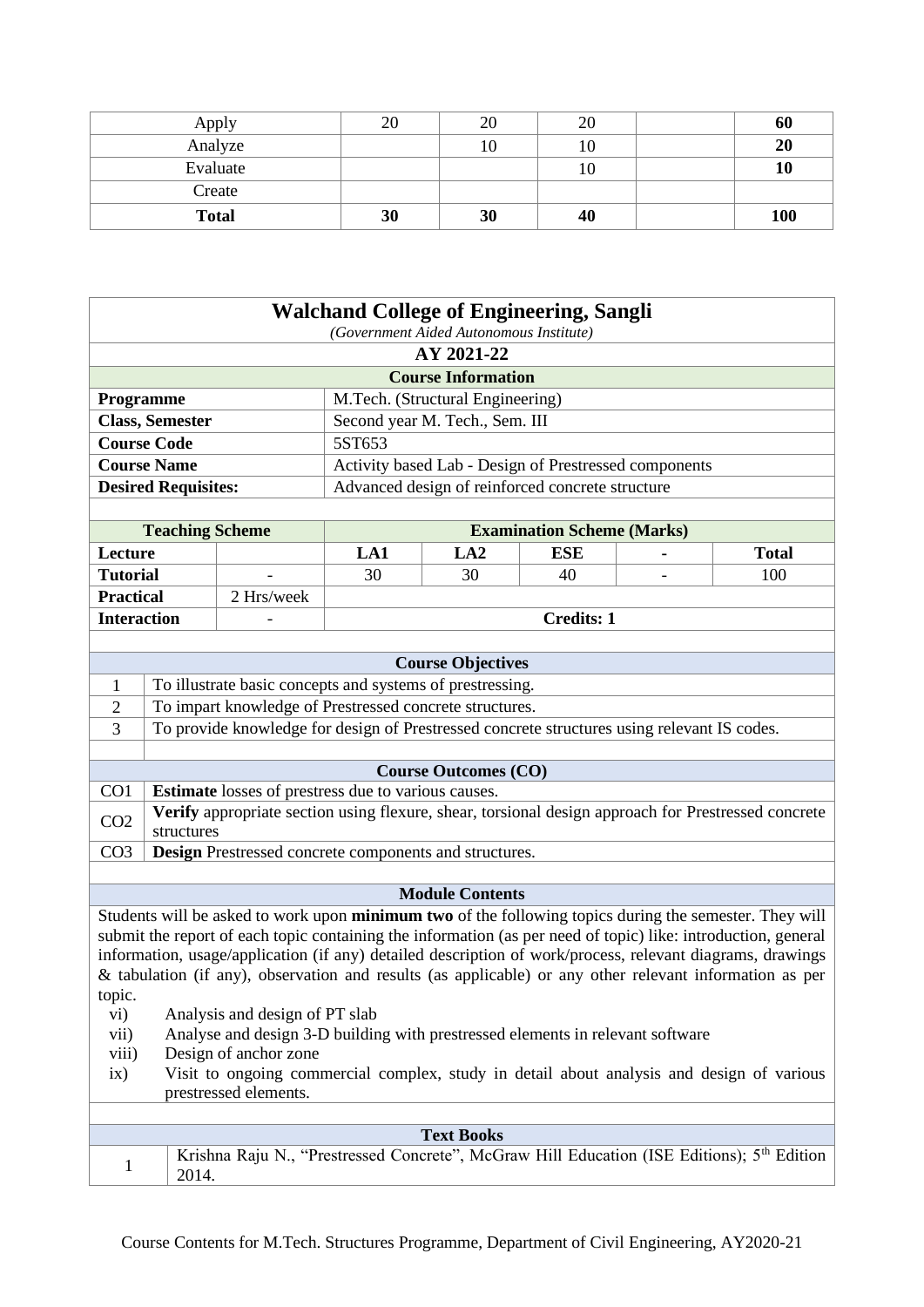| $\overline{2}$ | Ramamruth S. "Design of reinforced concrete structures", Dhanpatrai publishing company,<br>$17th$ Edition 2010.                      |
|----------------|--------------------------------------------------------------------------------------------------------------------------------------|
| 3              | Nagarajan Praveen, "Prestressed concrete designs", Pearson publications, 2013                                                        |
|                |                                                                                                                                      |
|                | <b>References</b>                                                                                                                    |
|                | Lin T. Y. and Burns N. H. "Design of Prestressed concrete structures", Wiley publications, 3 <sup>rd</sup><br><b>Edition</b> , 2010. |
| 2              | Arthur H. Nilson, "Design of Prestressed Concrete", John Wiley publications, $2nd$ Edition.                                          |
| 3              | IS: 1343 Indian standard code of practice for Prestressed concrete BIS New Delhi                                                     |
|                | <b>Useful Links</b>                                                                                                                  |
|                | https://nptel.ac.in/courses/105/106/105106117/                                                                                       |
| 2              | https://www.youtube.com/watch?v=4KYPltsNAWs                                                                                          |

| <b>CO-PO Mapping</b> |                                |                                                                                    |  |  |  |  |  |  |  |
|----------------------|--------------------------------|------------------------------------------------------------------------------------|--|--|--|--|--|--|--|
|                      | <b>Programme Outcomes (PO)</b> |                                                                                    |  |  |  |  |  |  |  |
|                      |                                |                                                                                    |  |  |  |  |  |  |  |
| CO <sub>1</sub>      |                                |                                                                                    |  |  |  |  |  |  |  |
| CO <sub>2</sub>      |                                |                                                                                    |  |  |  |  |  |  |  |
| CO <sub>3</sub>      |                                |                                                                                    |  |  |  |  |  |  |  |
|                      |                                | The strength of mapping is to be written as 1,2,3; Where, 1:Low, 2:Medium, 3:High. |  |  |  |  |  |  |  |

Each CO of the course must map to at least one PO.

| <b>Assessment</b>                                                   |                     |              |                                                                                                    |              |  |  |  |  |
|---------------------------------------------------------------------|---------------------|--------------|----------------------------------------------------------------------------------------------------|--------------|--|--|--|--|
| There are three components of lab assessment, LA1, LA2 and Lab ESE. |                     |              |                                                                                                    |              |  |  |  |  |
|                                                                     |                     |              | IMP: Lab ESE is a separate head of passing. LA1, LA2 together is treated as In-Semester Evaluation |              |  |  |  |  |
| Assessment                                                          | Based on            | Conducted by | Typical Schedule (for 26                                                                           | <b>Marks</b> |  |  |  |  |
|                                                                     |                     |              | week Sem)                                                                                          |              |  |  |  |  |
|                                                                     |                     | Lab Course   | During Week 1 to Week 6                                                                            |              |  |  |  |  |
|                                                                     | Lab activities,     | Faculty      | Marks Submission at the                                                                            |              |  |  |  |  |
| LA1                                                                 | attendance, journal |              | end of Week 6                                                                                      | 30           |  |  |  |  |
|                                                                     |                     | Lab Course   | During Week 7 to Week 12                                                                           |              |  |  |  |  |
|                                                                     | Lab activities,     | Faculty      | Marks Submission at the                                                                            |              |  |  |  |  |
| LA2                                                                 |                     |              | end of Week 12                                                                                     | 30           |  |  |  |  |
|                                                                     |                     | Lab Course   | During Week 15 to Week                                                                             |              |  |  |  |  |
|                                                                     |                     | Faculty      | 18                                                                                                 |              |  |  |  |  |
| Lab ESE                                                             | Attendance, journal |              | Marks Submission at the                                                                            | 40           |  |  |  |  |
|                                                                     |                     |              | end of Week 18                                                                                     |              |  |  |  |  |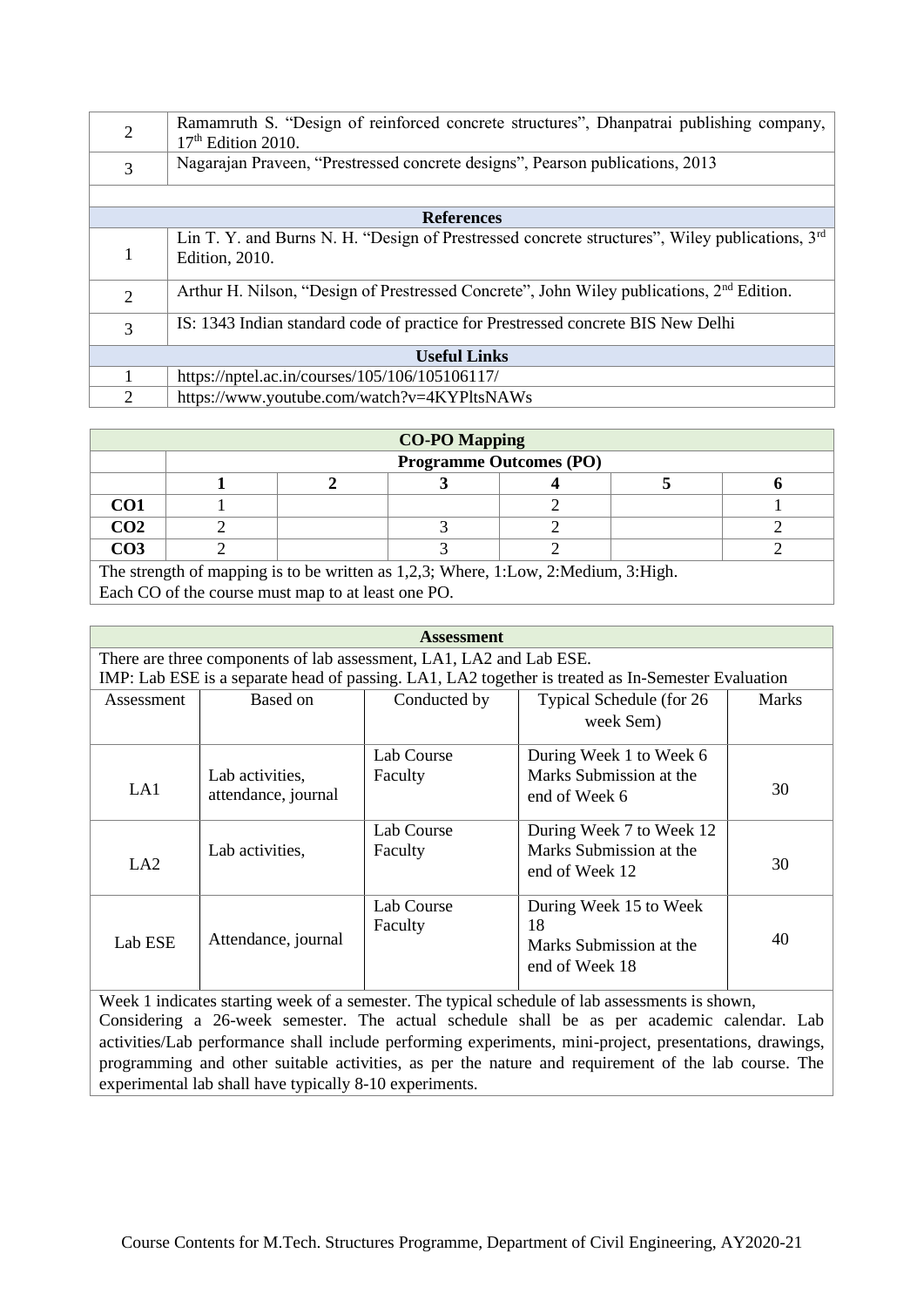| <b>Assessment Plan based on Bloom's Taxonomy Level</b> |     |     |            |  |              |  |  |
|--------------------------------------------------------|-----|-----|------------|--|--------------|--|--|
| <b>Bloom's Taxonomy Level</b>                          | LA1 | LA2 | <b>ESE</b> |  | <b>Total</b> |  |  |
| Remember                                               |     |     |            |  |              |  |  |
| Understand                                             | 10  |     |            |  | 10           |  |  |
| Apply                                                  | 20  | 20  | 20         |  | 60           |  |  |
| Analyze                                                |     | 10  | 10         |  | 20           |  |  |
| Evaluate                                               |     |     | 10         |  | 10           |  |  |
| Create                                                 |     |     |            |  |              |  |  |
| <b>Total</b>                                           | 30  | 30  | 40         |  | 100          |  |  |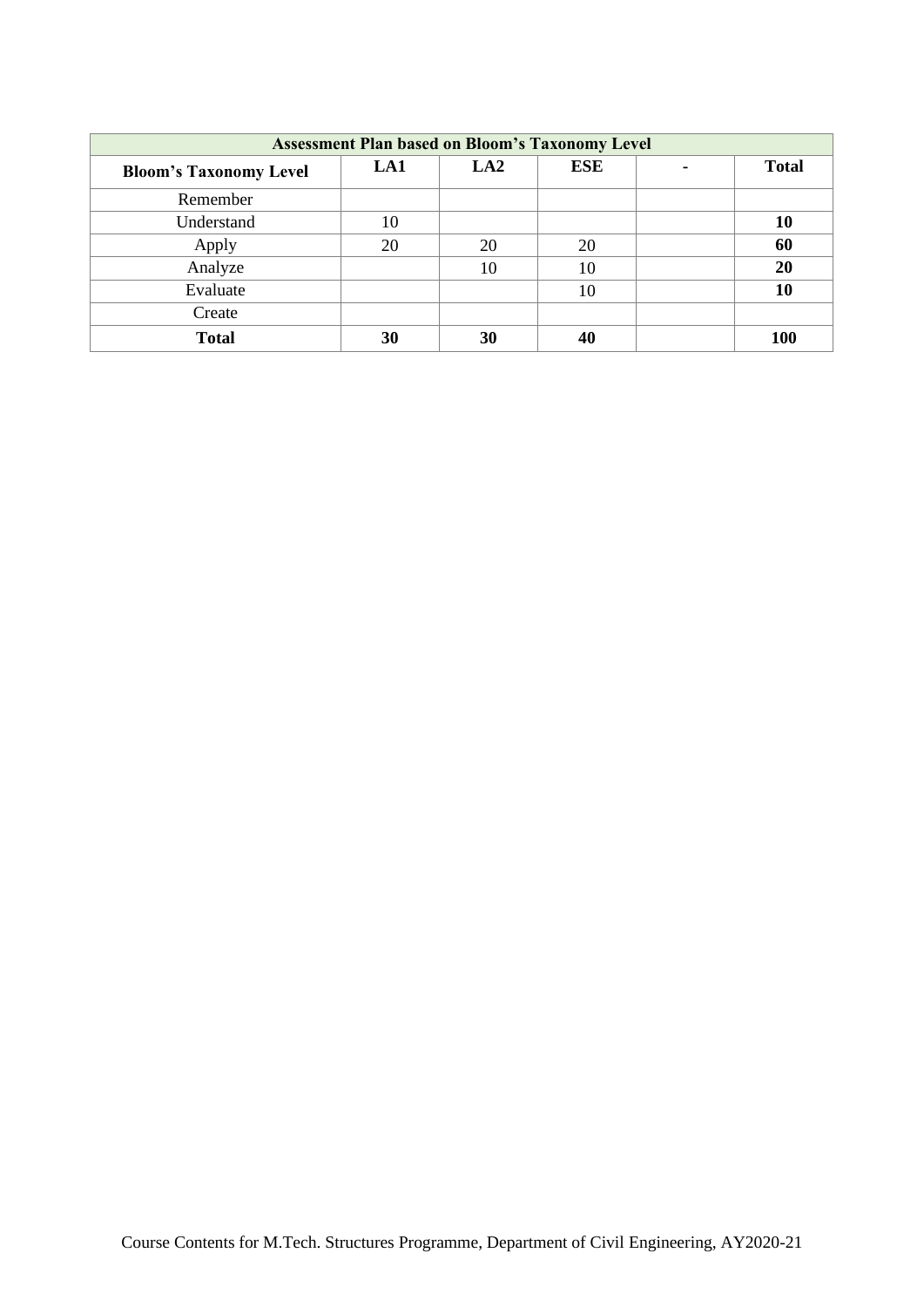| Walchand College of Engineering, Sangli(Government Aided Autonomous Institute) |                            |                                                                                        |                     |                                                    |                                   |  |                                                                                                      |  |
|--------------------------------------------------------------------------------|----------------------------|----------------------------------------------------------------------------------------|---------------------|----------------------------------------------------|-----------------------------------|--|------------------------------------------------------------------------------------------------------|--|
|                                                                                | AY 2021-22                 |                                                                                        |                     |                                                    |                                   |  |                                                                                                      |  |
|                                                                                |                            |                                                                                        |                     | <b>Course Information</b>                          |                                   |  |                                                                                                      |  |
| Programme                                                                      |                            |                                                                                        |                     | M.Tech. (Structural Engineering)                   |                                   |  |                                                                                                      |  |
|                                                                                | <b>Class, Semester</b>     |                                                                                        |                     | First year M. Tech., Sem. III                      |                                   |  |                                                                                                      |  |
| <b>Course Code</b>                                                             |                            |                                                                                        | 5ST654              |                                                    |                                   |  |                                                                                                      |  |
| <b>Course Name</b>                                                             |                            |                                                                                        |                     | Activity Based Lab-Advances in concrete composites |                                   |  |                                                                                                      |  |
|                                                                                | <b>Desired Requisites:</b> |                                                                                        | Concrete Technology |                                                    |                                   |  |                                                                                                      |  |
|                                                                                |                            |                                                                                        |                     |                                                    |                                   |  |                                                                                                      |  |
|                                                                                | <b>Teaching Scheme</b>     |                                                                                        |                     |                                                    | <b>Examination Scheme (Marks)</b> |  |                                                                                                      |  |
| Lecture                                                                        |                            |                                                                                        | LA1                 | LA <sub>2</sub>                                    | <b>ESE</b>                        |  | <b>Total</b>                                                                                         |  |
| <b>Tutorial</b>                                                                |                            |                                                                                        | 30                  | 30                                                 | 40                                |  | 100                                                                                                  |  |
| Practical                                                                      |                            |                                                                                        |                     |                                                    |                                   |  |                                                                                                      |  |
| <b>Interaction</b>                                                             |                            | 2 Hrs/week                                                                             |                     |                                                    | <b>Credits: 1</b>                 |  |                                                                                                      |  |
|                                                                                |                            |                                                                                        |                     |                                                    |                                   |  |                                                                                                      |  |
|                                                                                |                            |                                                                                        |                     | <b>Course Objectives</b>                           |                                   |  |                                                                                                      |  |
| $\mathbf{1}$                                                                   |                            | To impart knowledge of various concrete composites used in practice                    |                     |                                                    |                                   |  |                                                                                                      |  |
| $\overline{2}$                                                                 |                            | To demonstrate variations in strength of concrete composites                           |                     |                                                    |                                   |  |                                                                                                      |  |
| 3                                                                              |                            |                                                                                        |                     |                                                    |                                   |  | To provide knowledge of various advanced types of concrete in the modern construction industry.      |  |
|                                                                                |                            |                                                                                        |                     |                                                    |                                   |  |                                                                                                      |  |
|                                                                                |                            |                                                                                        |                     | <b>Course Outcomes (CO)</b>                        |                                   |  |                                                                                                      |  |
| CO1                                                                            |                            | Demonstrate engineering properties, behavior and applications of FRC and Ferro cement. |                     |                                                    |                                   |  |                                                                                                      |  |
| CO <sub>2</sub>                                                                |                            |                                                                                        |                     |                                                    |                                   |  | Differentiate applications of silica fume concrete and polymer concrete by knowing their properties. |  |
| CO <sub>3</sub>                                                                |                            | Relate importance of light weight and high strength concrete in modern constructions.  |                     |                                                    |                                   |  |                                                                                                      |  |
|                                                                                |                            |                                                                                        |                     |                                                    |                                   |  |                                                                                                      |  |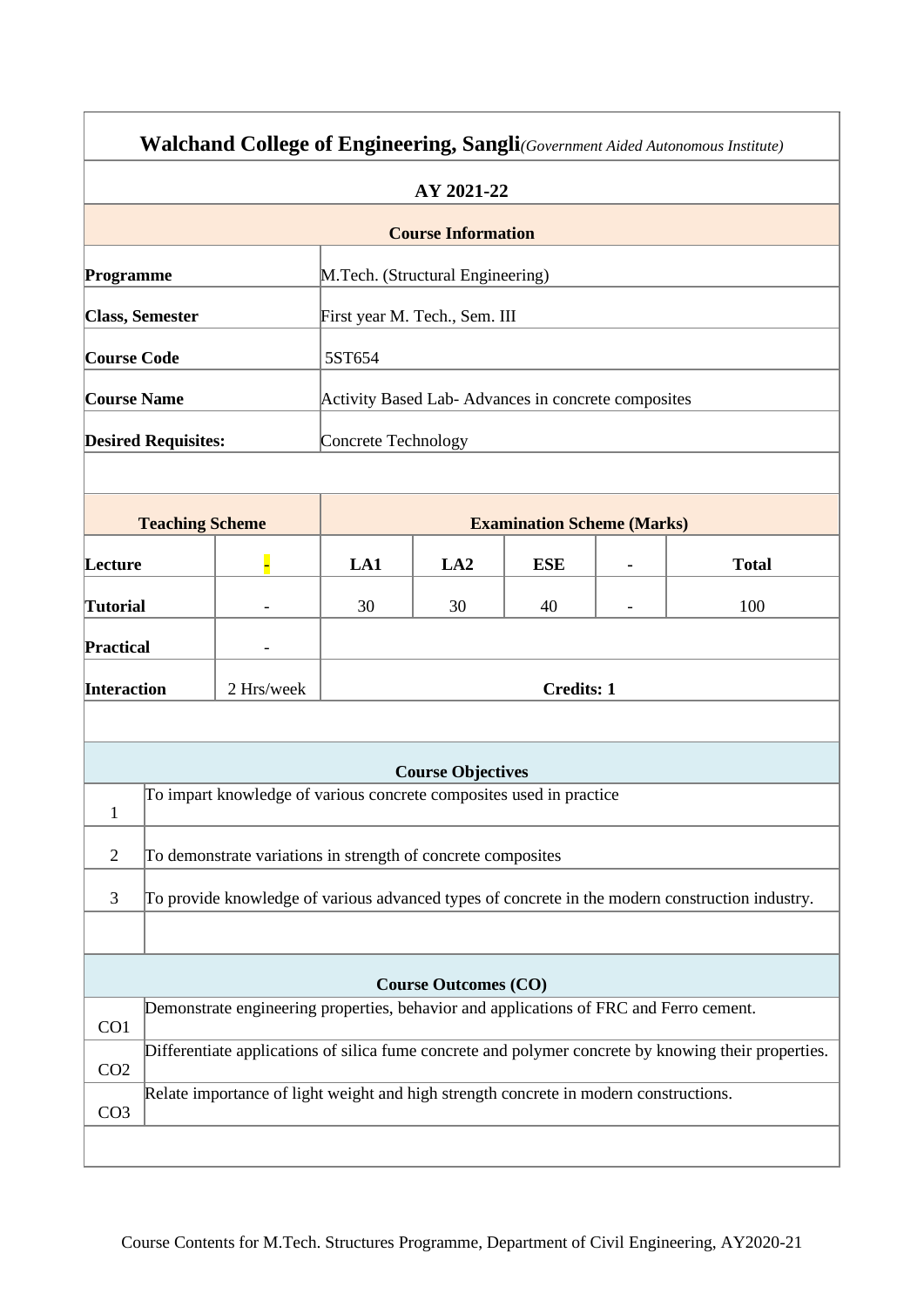# **Module Contents**

Students will be asked to visit the construction industry and interact with engineers regarding various concrete composites present. They should prepare a detailed report mentioning specific benefits of using the composites. They will submit the report of topic containing the information (as per need of topic) like: introduction, general information, usage/application (if any) detailed description of work/process, relevant diagrams, drawings & tabulation (if any), observation and results (as applicable) or any other relevant information as per topic, mix design etc.

At the end of the semester, the work completed will be assessed based on the report and presentation.

| <b>CO-PO Mapping</b> |                                |                |              |                         |                         |                |  |  |
|----------------------|--------------------------------|----------------|--------------|-------------------------|-------------------------|----------------|--|--|
|                      | <b>Programme Outcomes (PO)</b> |                |              |                         |                         |                |  |  |
|                      | $\mathbf{1}$                   | $\overline{2}$ | $\mathbf{3}$ | $\overline{\mathbf{4}}$ | $\overline{\mathbf{5}}$ | 6              |  |  |
| CO1                  | 3                              |                |              |                         |                         | $\sqrt{2}$     |  |  |
| CO <sub>2</sub>      |                                |                | $\sqrt{2}$   | $\overline{2}$          | $\mathfrak{Z}$          |                |  |  |
| CO <sub>3</sub>      |                                | $\overline{2}$ |              |                         |                         | $\mathfrak{2}$ |  |  |

|            | <b>Assessment</b>                                                   |            |                                                                                                    |  |  |  |  |  |
|------------|---------------------------------------------------------------------|------------|----------------------------------------------------------------------------------------------------|--|--|--|--|--|
|            | There are three components of lab assessment, LA1, LA2 and Lab ESE. |            |                                                                                                    |  |  |  |  |  |
|            |                                                                     |            | IMP: Lab ESE is a separate head of passing. LA1, LA2 together is treated as In-Semester Evaluation |  |  |  |  |  |
| Assessment | Typical Schedule (for 26<br>Conducted by<br>Based on                |            |                                                                                                    |  |  |  |  |  |
|            |                                                                     |            | week Sem)                                                                                          |  |  |  |  |  |
|            |                                                                     | Lab Course | During Week 1 to Week 6                                                                            |  |  |  |  |  |
|            | Lab activities,                                                     | Faculty    | Marks Submission at the                                                                            |  |  |  |  |  |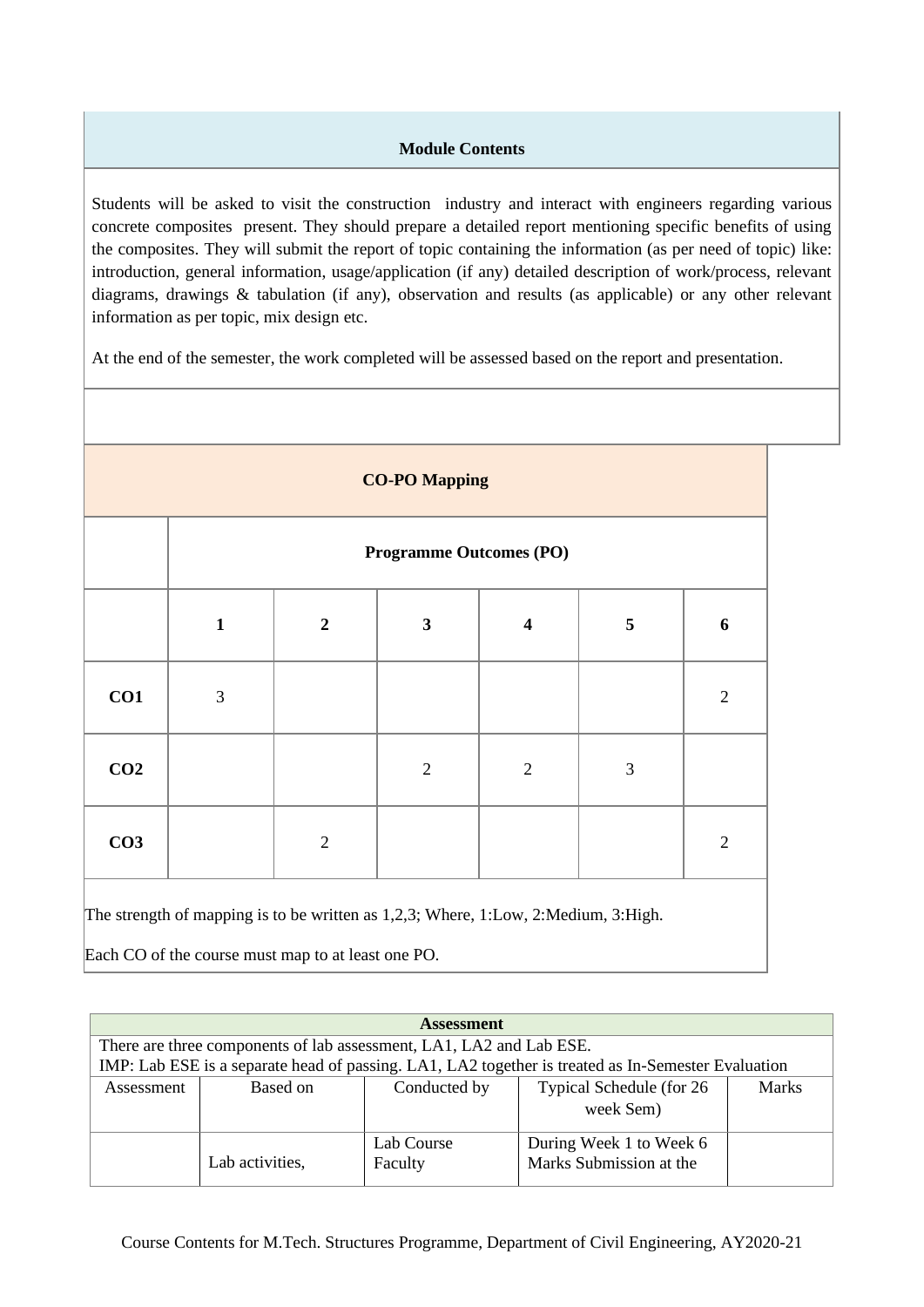| LA1     | attendance, journal |                       | end of Week 6                                                             | 30 |
|---------|---------------------|-----------------------|---------------------------------------------------------------------------|----|
| LA2     | Lab activities,     | Lab Course<br>Faculty | During Week 7 to Week 12<br>Marks Submission at the<br>end of Week 12     | 30 |
| Lab ESE | Attendance, journal | Lab Course<br>Faculty | During Week 15 to Week<br>18<br>Marks Submission at the<br>end of Week 18 | 40 |

| <b>Assessment Plan based on Bloom's Taxonomy Level</b> |     |     |            |  |              |  |  |
|--------------------------------------------------------|-----|-----|------------|--|--------------|--|--|
| <b>Bloom's Taxonomy Level</b>                          | LA1 | LA2 | <b>ESE</b> |  | <b>Total</b> |  |  |
| Remember                                               |     |     |            |  |              |  |  |
| Understand                                             | 10  |     |            |  | 10           |  |  |
| Apply                                                  | 20  | 20  | 20         |  | 60           |  |  |
| Analyze                                                |     | 10  | 10         |  | 20           |  |  |
| Evaluate                                               |     |     | 10         |  | 10           |  |  |
| Create                                                 |     |     |            |  |              |  |  |
| <b>Total</b>                                           | 30  | 30  | 40         |  | 100          |  |  |

| <b>Walchand College of Engineering, Sangli</b> |                                         |                                                                  |  |  |  |  |  |
|------------------------------------------------|-----------------------------------------|------------------------------------------------------------------|--|--|--|--|--|
|                                                | (Government Aided Autonomous Institute) |                                                                  |  |  |  |  |  |
|                                                | AY 2021-22                              |                                                                  |  |  |  |  |  |
| <b>Course Information</b>                      |                                         |                                                                  |  |  |  |  |  |
| <b>Programme</b>                               |                                         | M.Tech. (Structural Engineering)                                 |  |  |  |  |  |
| <b>Class, Semester</b>                         |                                         | M. Tech., Sem. IV                                                |  |  |  |  |  |
| <b>Course Code</b>                             |                                         | 5ST691                                                           |  |  |  |  |  |
| <b>Course Name</b>                             |                                         | Dissertation Phase-II                                            |  |  |  |  |  |
| <b>Desired Requisites:</b>                     |                                         | Courses of Semester I and II of F. Y. M. Tech (Civil-Structures) |  |  |  |  |  |
|                                                |                                         |                                                                  |  |  |  |  |  |
|                                                | <b>Teaching Scheme</b>                  |                                                                  |  |  |  |  |  |
| Lecture                                        | ---                                     |                                                                  |  |  |  |  |  |
| <b>Tutorial</b>                                | --                                      |                                                                  |  |  |  |  |  |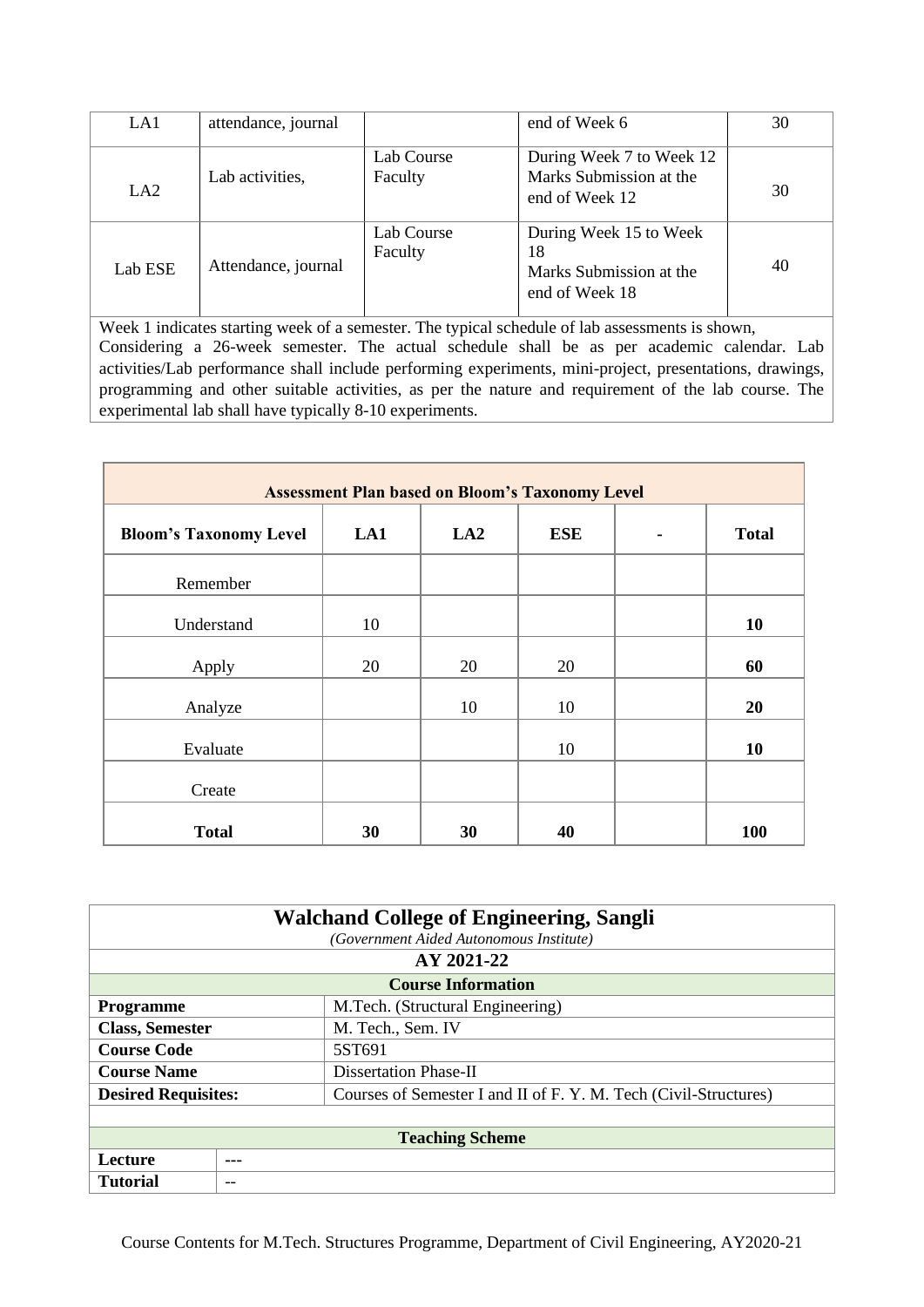| <b>Practical</b>   |                                                                            | 24                                                                                                        |  |  |
|--------------------|----------------------------------------------------------------------------|-----------------------------------------------------------------------------------------------------------|--|--|
| <b>Interaction</b> |                                                                            | $-$                                                                                                       |  |  |
| <b>Credits:</b>    | 12                                                                         |                                                                                                           |  |  |
|                    |                                                                            |                                                                                                           |  |  |
|                    |                                                                            | <b>Course Objectives</b>                                                                                  |  |  |
| $\mathbf{1}$       |                                                                            | To analyze / experiment selected research problem further.                                                |  |  |
| $\overline{2}$     |                                                                            | To review, classify and consolidate observations / results based on the detail analytical /               |  |  |
|                    |                                                                            | experimental work.                                                                                        |  |  |
| 3                  |                                                                            | To document the research work in the prescribed format and present it effectively.                        |  |  |
|                    |                                                                            | <b>Course Outcomes (CO)</b>                                                                               |  |  |
| CO1                |                                                                            | Apply appropriate techniques and tools to solve complex structural problems.                              |  |  |
| CO <sub>2</sub>    | Demonstrate professional ethics and work culture.                          |                                                                                                           |  |  |
| CO <sub>3</sub>    | Exhibit good communication skill to the engineering community and society. |                                                                                                           |  |  |
| CO <sub>4</sub>    |                                                                            | Show contribution in efficient technology transfer to the society.                                        |  |  |
|                    |                                                                            |                                                                                                           |  |  |
|                    |                                                                            | <b>Module Contents</b>                                                                                    |  |  |
|                    |                                                                            | Dissertation $-$ II will be related to work on the topic identified in Dissertation $-$ I. Mid semester   |  |  |
|                    |                                                                            | presentation, Continuous assessment. There will be pre submission seminar at the end of academic term.    |  |  |
|                    |                                                                            | After the approval the student has to submit the detail report. Continuous assessment of Dissertation - I |  |  |
|                    |                                                                            | and Dissertation - II will be monitored by the departmental committee.                                    |  |  |
|                    |                                                                            |                                                                                                           |  |  |
|                    |                                                                            | <b>References</b>                                                                                         |  |  |
| $\mathbf{1}$       |                                                                            | National and International journals, Conference Proceedings in Structural Engineering.                    |  |  |
| $\overline{2}$     |                                                                            | Technical Reports of Professional societies.                                                              |  |  |
| $\overline{3}$     |                                                                            | International and national codes of Practices and Handbooks.                                              |  |  |
| $\overline{4}$     |                                                                            | Internet sources and Distance Learning.                                                                   |  |  |
| 5                  |                                                                            | Published Ph.D. and M.Tech Thesis of Reputed Institutes.                                                  |  |  |
|                    |                                                                            |                                                                                                           |  |  |

| <b>CO-PO Mapping</b> |                                                                                    |  |  |  |  |  |  |  |  |  |
|----------------------|------------------------------------------------------------------------------------|--|--|--|--|--|--|--|--|--|
|                      | <b>Programme Outcomes (PO)</b>                                                     |  |  |  |  |  |  |  |  |  |
|                      |                                                                                    |  |  |  |  |  |  |  |  |  |
| CO <sub>1</sub>      |                                                                                    |  |  |  |  |  |  |  |  |  |
| CO <sub>2</sub>      |                                                                                    |  |  |  |  |  |  |  |  |  |
| CO <sub>3</sub>      |                                                                                    |  |  |  |  |  |  |  |  |  |
| CO <sub>4</sub>      |                                                                                    |  |  |  |  |  |  |  |  |  |
|                      | The strength of mapping is to be written as 1,2,3; Where, 1:Low, 2:Medium, 3:High. |  |  |  |  |  |  |  |  |  |

Each CO of the course must map to at least one PO.

| <b>Assessment</b> |                                                                     |              |                                                                                                    |       |  |  |  |
|-------------------|---------------------------------------------------------------------|--------------|----------------------------------------------------------------------------------------------------|-------|--|--|--|
|                   | There are three components of lab assessment, LA1, LA2 and Lab ESE. |              |                                                                                                    |       |  |  |  |
|                   |                                                                     |              | IMP: Lab ESE is a separate head of passing. LA1, LA2 together is treated as In-Semester Evaluation |       |  |  |  |
| Assessment        | Based on                                                            | Conducted by | Typical Schedule (for 26                                                                           | Marks |  |  |  |
|                   |                                                                     |              | week Sem)                                                                                          |       |  |  |  |
|                   |                                                                     | Lab Course   | During Week 1 to Week 6                                                                            |       |  |  |  |
|                   | Lab activities,                                                     | Faculty      | Marks Submission at the                                                                            |       |  |  |  |
| LA1               | attendance, journal                                                 |              | end of Week 6                                                                                      | 30    |  |  |  |
|                   |                                                                     | Lab Course   | During Week 7 to Week 12                                                                           |       |  |  |  |
|                   | Lab activities,                                                     | Faculty      | Marks Submission at the                                                                            |       |  |  |  |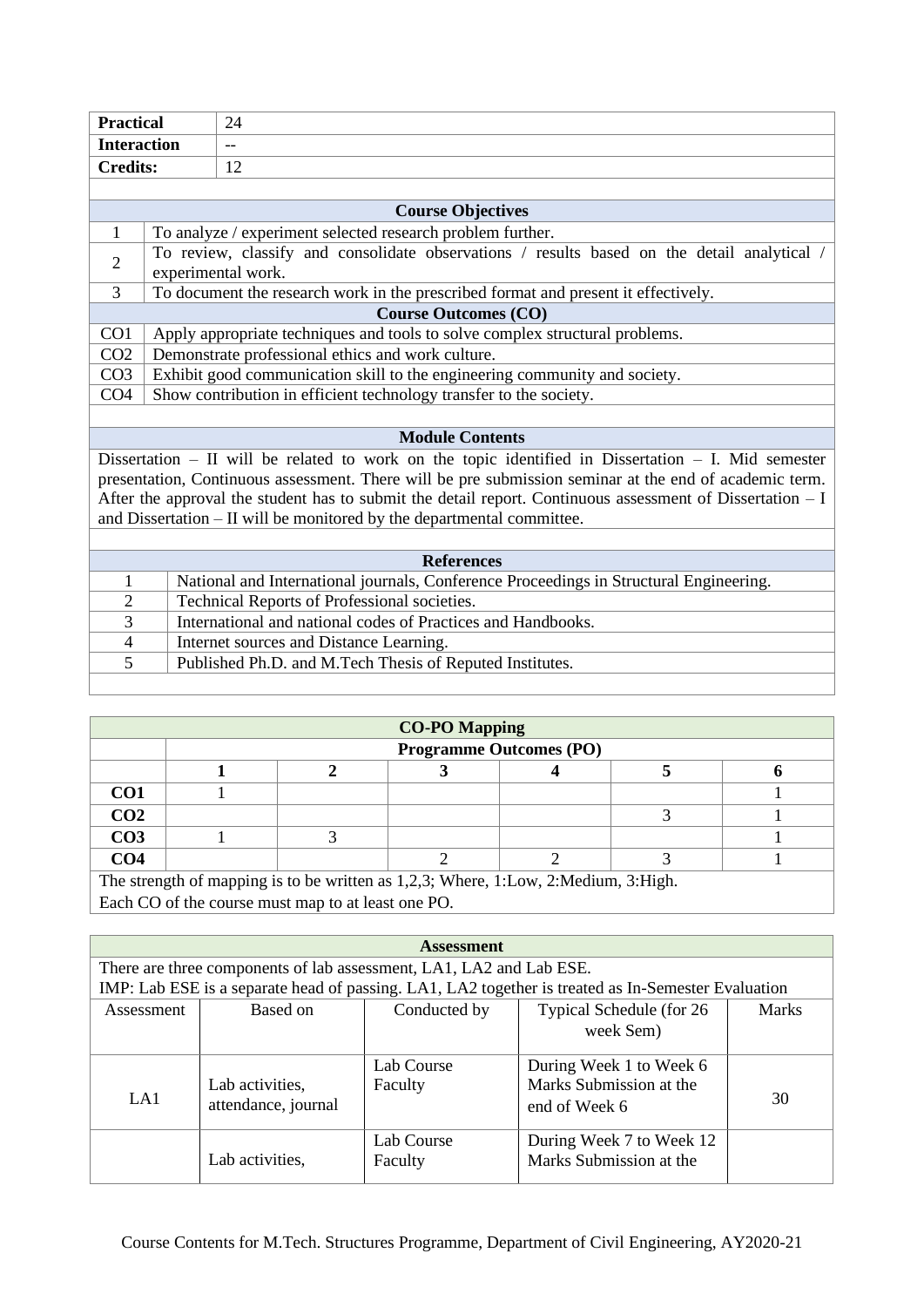| LA <sub>2</sub>                                                                                 |                     |                       | end of Week 12                                                            | 30 |  |  |
|-------------------------------------------------------------------------------------------------|---------------------|-----------------------|---------------------------------------------------------------------------|----|--|--|
| Lab ESE                                                                                         | Attendance, journal | Lab Course<br>Faculty | During Week 15 to Week<br>18<br>Marks Submission at the<br>end of Week 18 | 40 |  |  |
| Week 1 indicates starting week of a semester. The typical schedule of lab assessments is shown, |                     |                       |                                                                           |    |  |  |

Considering a 26-week semester. The actual schedule shall be as per academic calendar. Lab activities/Lab performance shall include performing experiments, mini-project, presentations, drawings, programming and other suitable activities, as per the nature and requirement of the lab course. The experimental lab shall have typically 8-10 experiments.

| <b>Walchand College of Engineering, Sangli</b><br>(Government Aided Autonomous Institute) |                            |                                                                              |           |                                  |                                                                                                     |  |                |
|-------------------------------------------------------------------------------------------|----------------------------|------------------------------------------------------------------------------|-----------|----------------------------------|-----------------------------------------------------------------------------------------------------|--|----------------|
| AY 2021-22                                                                                |                            |                                                                              |           |                                  |                                                                                                     |  |                |
|                                                                                           |                            |                                                                              |           | <b>Course Information</b>        |                                                                                                     |  |                |
| Programme                                                                                 |                            |                                                                              |           | M.Tech. (Structural Engineering) |                                                                                                     |  |                |
|                                                                                           | <b>Class, Semester</b>     |                                                                              |           | Second year M. Tech., Sem. IV    |                                                                                                     |  |                |
|                                                                                           | <b>Course Code</b>         |                                                                              | 5ST622    |                                  |                                                                                                     |  |                |
|                                                                                           | <b>Course Name</b>         |                                                                              |           | Design of Tall Structures (PE6)  |                                                                                                     |  |                |
|                                                                                           | <b>Desired Requisites:</b> |                                                                              |           |                                  | Solid Mechanics, Structural analysis, Structural Mechanics                                          |  |                |
|                                                                                           |                            |                                                                              |           |                                  |                                                                                                     |  |                |
|                                                                                           | <b>Teaching Scheme</b>     |                                                                              |           |                                  | <b>Examination Scheme (Marks)</b>                                                                   |  |                |
| Lecture                                                                                   |                            | 3Hrs/week                                                                    | <b>T1</b> | T2                               | <b>ESE</b>                                                                                          |  | <b>Total</b>   |
| <b>Tutorial</b>                                                                           |                            |                                                                              | 20        | 20                               | 60                                                                                                  |  | 100            |
| <b>Practical</b>                                                                          |                            | $\overline{\phantom{a}}$                                                     |           |                                  |                                                                                                     |  |                |
| <b>Interaction</b>                                                                        |                            | $\overline{\phantom{a}}$                                                     |           |                                  | <b>Credits: 3</b>                                                                                   |  |                |
|                                                                                           |                            |                                                                              |           |                                  |                                                                                                     |  |                |
|                                                                                           |                            |                                                                              |           | <b>Course Objectives</b>         |                                                                                                     |  |                |
| 1                                                                                         |                            |                                                                              |           |                                  | Able to analyze and understand the design concept of special structures.                            |  |                |
| $\overline{2}$                                                                            |                            |                                                                              |           |                                  | Familiar to different design codes $\&$ their applications in high rise structures.                 |  |                |
| 3                                                                                         |                            | Exposed to real projects /data application and structural detailing.         |           |                                  |                                                                                                     |  |                |
| $\overline{4}$                                                                            |                            |                                                                              |           |                                  | At the end of this course the student should have understood the problems associated with large     |  |                |
|                                                                                           |                            |                                                                              |           |                                  | heights of structures with respect to loads (wind and earthquake and deflections of the structure). |  |                |
| CO <sub>1</sub>                                                                           |                            | Apply advanced methods for analysis of structures.                           |           | <b>Course Outcomes (CO)</b>      |                                                                                                     |  |                |
| CO <sub>2</sub>                                                                           |                            |                                                                              |           |                                  | Calculate forces and displacements for tall structures under lateral loads                          |  |                |
| CO <sub>3</sub>                                                                           |                            |                                                                              |           |                                  | <b>Design</b> various structural systems for stability analysis of tall structures                  |  |                |
|                                                                                           |                            |                                                                              |           |                                  |                                                                                                     |  |                |
| <b>Module</b>                                                                             |                            |                                                                              |           | <b>Module Contents</b>           |                                                                                                     |  | <b>Hours</b>   |
|                                                                                           |                            | <b>Introduction</b>                                                          |           |                                  |                                                                                                     |  |                |
|                                                                                           |                            |                                                                              |           |                                  | The Tall Building in the Urban Context. General Planning Considerations.                            |  |                |
| $\bf I$                                                                                   |                            |                                                                              |           |                                  | Various loads like dead load, live load, wind and seismic Load, construction loads                  |  | $\overline{7}$ |
|                                                                                           |                            |                                                                              |           |                                  | -snow, rain and ice loads. Water and earth pressure loads, loads due to restrained                  |  |                |
|                                                                                           |                            | volume changes of material. Impact and dynamic loads, blast loads. IS 16700- |           |                                  |                                                                                                     |  |                |
|                                                                                           |                            | 2017, Impact of the gravity load and lateral load resisting system.          |           |                                  |                                                                                                     |  |                |
| $\mathbf{I}$                                                                              |                            | <b>Structural systems</b>                                                    |           |                                  |                                                                                                     |  | $\overline{7}$ |
|                                                                                           |                            |                                                                              |           |                                  | Dispersion of vertical and lateral forces, load path, optimum ground level space.                   |  |                |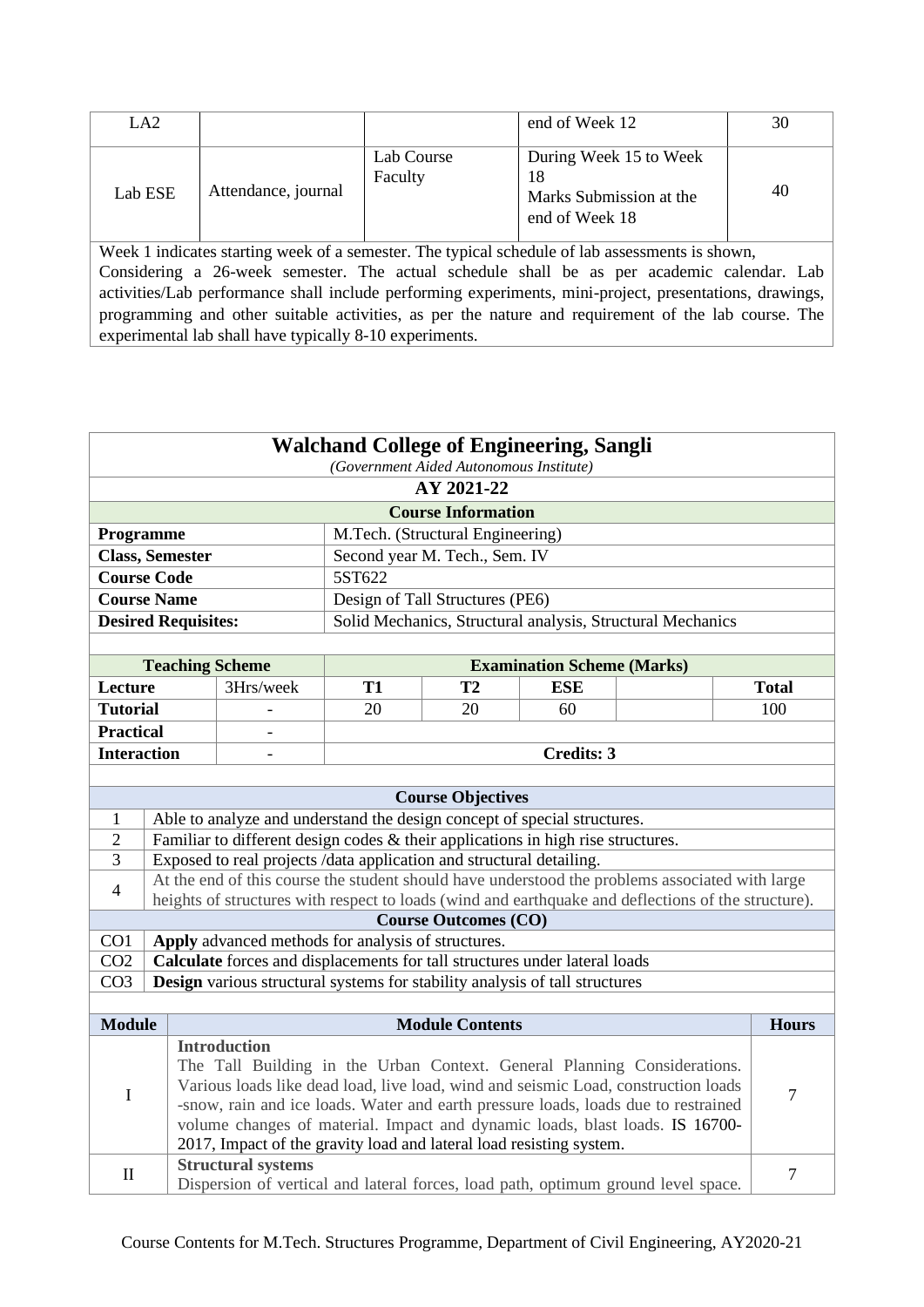|                           | Lateral load resisting systems- shear wall, bracings, outrigger, core wall system,<br>belt truss system. Composite floor systems, multi-storey box systems.                                                                                                                                                                                                                                                                                                                                                                                                                                                                               |   |  |  |  |
|---------------------------|-------------------------------------------------------------------------------------------------------------------------------------------------------------------------------------------------------------------------------------------------------------------------------------------------------------------------------------------------------------------------------------------------------------------------------------------------------------------------------------------------------------------------------------------------------------------------------------------------------------------------------------------|---|--|--|--|
| $\mathop{\rm III}$        | Common high-rise building structures and their behaviour under load<br>The Bearing Wall Structure- The Shear Core Structure - Rigid Frame Systems-<br>The Wall - Beam Structure: Interspatial and Staggered Truss Systems - Frame -<br>Shear Wall Building Systems - Flat Slab Building Structures - Shear Truss -<br>Frame Interaction System with Rigid - Belt Trusses - Tubular Systems-Composite<br>Buildings - Comparison of High - Rise Structural Systems Other Design<br>Approaches Controlling Building Drift Efficient Building Forms - The<br>Counteracting Force or Dynamic Response. Wind acceleration and human<br>comfort. | 6 |  |  |  |
| IV                        | Approximate structural analysis and design of buildings<br>Approximate Analysis of Bearing Wall Buildings The Cross Wall Structure - The<br>Long Wall Structure The Rigid Frame Structure Approximate Analysis for<br>Vertical Loading - Approximate Analysis for Lateral Loading - Approximate<br>Design of Rigid Frame Buildings- Lateral Deformation of Rigid Frame Buildings<br>The Rigid Frame - Shear Wall Structure - The Vierendeel Structure - The Hollow<br>Tube Structure. Effect of creep on serviceability.                                                                                                                  | 8 |  |  |  |
| $\boldsymbol{\mathrm{V}}$ | Other high-rise building structure<br>Deep - Beam Systems - High-Rise Suspension Systems - Pneumatic High - Rise<br>Buildings - Space Frame applied to high - Rise Buildings - Capsule Architecture.<br>Introduction to parametric analysis and design.                                                                                                                                                                                                                                                                                                                                                                                   | 6 |  |  |  |
| VI                        | Foundation design for varied soil strata<br>Type of foundations, Structural behaviour of deep foundation                                                                                                                                                                                                                                                                                                                                                                                                                                                                                                                                  | 6 |  |  |  |
|                           |                                                                                                                                                                                                                                                                                                                                                                                                                                                                                                                                                                                                                                           |   |  |  |  |
|                           | <b>Text Books</b>                                                                                                                                                                                                                                                                                                                                                                                                                                                                                                                                                                                                                         |   |  |  |  |
| $\mathbf{1}$              | Wolfgang Schueller" High - rise building Structures", John Wiley and Sons.                                                                                                                                                                                                                                                                                                                                                                                                                                                                                                                                                                |   |  |  |  |
| $\mathbf{2}$              | Bryan Stafford Smith and Alex Coull, " Tall Building Structures ", Analysis and Design, John<br>Wiley and Sons, Inc., 1991.                                                                                                                                                                                                                                                                                                                                                                                                                                                                                                               |   |  |  |  |
| 3                         | Taranath S, " Structural Analysis and Design of Tall Buildings", McGraw Hill International<br>edition.                                                                                                                                                                                                                                                                                                                                                                                                                                                                                                                                    |   |  |  |  |
|                           |                                                                                                                                                                                                                                                                                                                                                                                                                                                                                                                                                                                                                                           |   |  |  |  |
|                           | <b>References</b>                                                                                                                                                                                                                                                                                                                                                                                                                                                                                                                                                                                                                         |   |  |  |  |
| $\mathbf{1}$              | Coull, a. and Smith, Stafford, b. " Tall Buildings ", Pergamon Press, London, 1997.                                                                                                                                                                                                                                                                                                                                                                                                                                                                                                                                                       |   |  |  |  |
| $\overline{2}$            | Lin T.Y. and Burry D. Stotes, " Structural Concepts and Systems for Architects and Engineers ",<br>John Wiley1994.                                                                                                                                                                                                                                                                                                                                                                                                                                                                                                                        |   |  |  |  |
| 3                         | Lynn S.Beedle, Advances in Tall Buildings, CBS Publishers and Distributors, Delhi, 1996.                                                                                                                                                                                                                                                                                                                                                                                                                                                                                                                                                  |   |  |  |  |
| $\overline{4}$            | Manohar S.N, " Tall Chimneys", Tata McGraw Hill Publishing Company, New Delhi                                                                                                                                                                                                                                                                                                                                                                                                                                                                                                                                                             |   |  |  |  |
|                           |                                                                                                                                                                                                                                                                                                                                                                                                                                                                                                                                                                                                                                           |   |  |  |  |
|                           | <b>Useful Links</b>                                                                                                                                                                                                                                                                                                                                                                                                                                                                                                                                                                                                                       |   |  |  |  |
| $\mathbf{1}$              | https://onlinecourses.nptel.ac.in/noc20_ar10/preview                                                                                                                                                                                                                                                                                                                                                                                                                                                                                                                                                                                      |   |  |  |  |
|                           |                                                                                                                                                                                                                                                                                                                                                                                                                                                                                                                                                                                                                                           |   |  |  |  |
| $\overline{c}$<br>3       | https://www.youtube.com/watch?v=XCun_ewg-I8<br>https://lecturenotes.in/s/1566-tall-building/videos                                                                                                                                                                                                                                                                                                                                                                                                                                                                                                                                        |   |  |  |  |

| <b>CO-PO Mapping</b>                                                               |                                |                                                    |  |  |  |  |  |  |  |
|------------------------------------------------------------------------------------|--------------------------------|----------------------------------------------------|--|--|--|--|--|--|--|
|                                                                                    | <b>Programme Outcomes (PO)</b> |                                                    |  |  |  |  |  |  |  |
|                                                                                    |                                |                                                    |  |  |  |  |  |  |  |
| CO <sub>1</sub>                                                                    |                                |                                                    |  |  |  |  |  |  |  |
| CO <sub>2</sub>                                                                    |                                |                                                    |  |  |  |  |  |  |  |
| CO <sub>3</sub>                                                                    |                                |                                                    |  |  |  |  |  |  |  |
| The strength of mapping is to be written as 1,2,3; Where, 1:Low, 2:Medium, 3:High. |                                |                                                    |  |  |  |  |  |  |  |
|                                                                                    |                                | Each CO of the course must map to at least one PO. |  |  |  |  |  |  |  |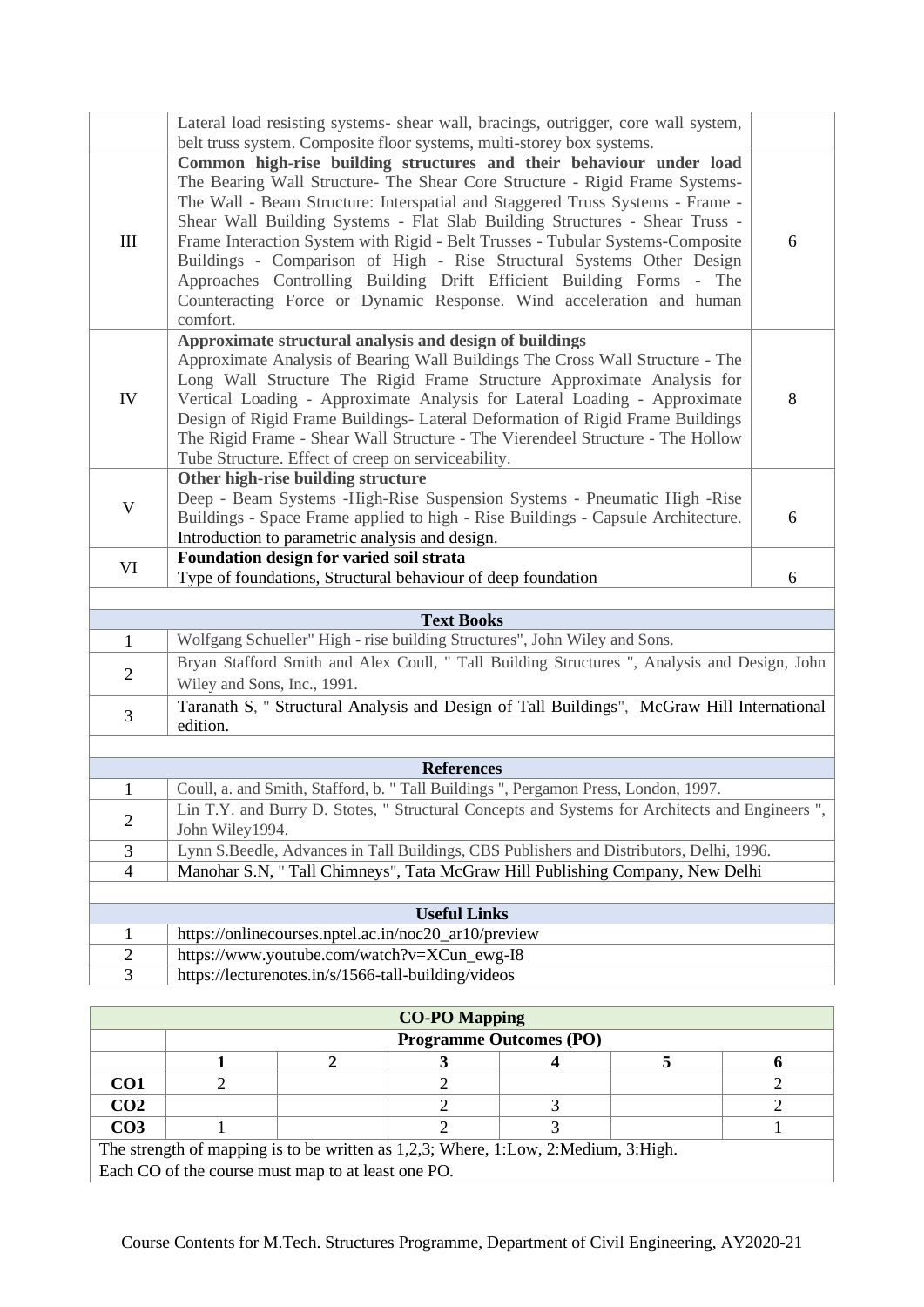#### **Assessment**

The assessment is based on 2 in-semester examinations in the form of T1 (Test-1) and T2 (Test-2) of 20 marks each. Also there shall be1 End-Sem examination (ESE) of 60 marks. T1 shall be typically on modules 1 and 2, T2 based typically on modules 3,4 and ESE shall be on all modules with nearly 50% weightage on modules 1 to 4 and 50% weightage on modules 5, 6.

| <b>Assessment Plan based on Bloom's Taxonomy Level</b> |                |                |            |              |  |  |  |
|--------------------------------------------------------|----------------|----------------|------------|--------------|--|--|--|
| <b>Bloom's Taxonomy Level</b>                          | T <sub>1</sub> | T <sub>2</sub> | <b>ESE</b> | <b>Total</b> |  |  |  |
| Remember                                               |                |                |            |              |  |  |  |
| Understand                                             |                |                |            |              |  |  |  |
| Apply                                                  | 10             | 10             | 10         | 30           |  |  |  |
| Analyze                                                | 5              | 10             | 15         | 30           |  |  |  |
| Evaluate                                               | 5              |                | 15         | 20           |  |  |  |
| Create                                                 |                |                | 20         | 20           |  |  |  |
| <b>Total</b>                                           | 20             | 20             | 60         | 100          |  |  |  |

| <b>Walchand College of Engineering, Sangli</b><br>(Government Aided Autonomous Institute)                                        |                                                  |                                                               |                       |                                                         |                                   |  |              |
|----------------------------------------------------------------------------------------------------------------------------------|--------------------------------------------------|---------------------------------------------------------------|-----------------------|---------------------------------------------------------|-----------------------------------|--|--------------|
|                                                                                                                                  |                                                  |                                                               |                       | AY 2021-22                                              |                                   |  |              |
|                                                                                                                                  |                                                  |                                                               |                       | <b>Course Information</b>                               |                                   |  |              |
| Programme                                                                                                                        |                                                  |                                                               |                       | M.Tech. (Structural Engineering)                        |                                   |  |              |
| <b>Class, Semester</b>                                                                                                           |                                                  |                                                               |                       | Second Year M. Tech., Sem. IV                           |                                   |  |              |
| <b>Course Code</b>                                                                                                               |                                                  |                                                               | 5ST671                |                                                         |                                   |  |              |
| <b>Course Name</b>                                                                                                               |                                                  |                                                               | Techno Socio Activity |                                                         |                                   |  |              |
|                                                                                                                                  | <b>Desired Requisites:</b>                       |                                                               |                       | No Requisite Course is required.                        |                                   |  |              |
|                                                                                                                                  |                                                  |                                                               |                       |                                                         |                                   |  |              |
|                                                                                                                                  | <b>Teaching Scheme</b>                           |                                                               |                       |                                                         | <b>Examination Scheme (Marks)</b> |  |              |
| <b>Lecture</b>                                                                                                                   |                                                  |                                                               | LA1                   | LA2                                                     | <b>ESE</b>                        |  | <b>Total</b> |
| <b>Tutorial</b>                                                                                                                  |                                                  |                                                               | 30                    | 30                                                      | 40                                |  | 100          |
| <b>Practical</b>                                                                                                                 |                                                  |                                                               |                       |                                                         |                                   |  |              |
| <b>Interaction</b>                                                                                                               |                                                  | 01 Hr./week                                                   | <b>Credits: 1</b>     |                                                         |                                   |  |              |
|                                                                                                                                  |                                                  |                                                               |                       |                                                         |                                   |  |              |
|                                                                                                                                  |                                                  |                                                               |                       | <b>Course Objectives</b>                                |                                   |  |              |
| $\mathbf{1}$                                                                                                                     |                                                  | To promote / motivate the students for co-curricular activity |                       |                                                         |                                   |  |              |
| $\overline{2}$                                                                                                                   | To develop the ability of "Out of Box" thinking. |                                                               |                       |                                                         |                                   |  |              |
| To apply the knowledge acquired in engineering to solve nationwide, society and community<br>$\overline{\mathbf{3}}$<br>problem. |                                                  |                                                               |                       |                                                         |                                   |  |              |
|                                                                                                                                  |                                                  |                                                               |                       | <b>Course Outcomes (CO) with Bloom's Taxonomy Level</b> |                                   |  |              |
| CO1                                                                                                                              |                                                  | Apply the technical knowledge to solve the social problem     |                       |                                                         |                                   |  | Applying     |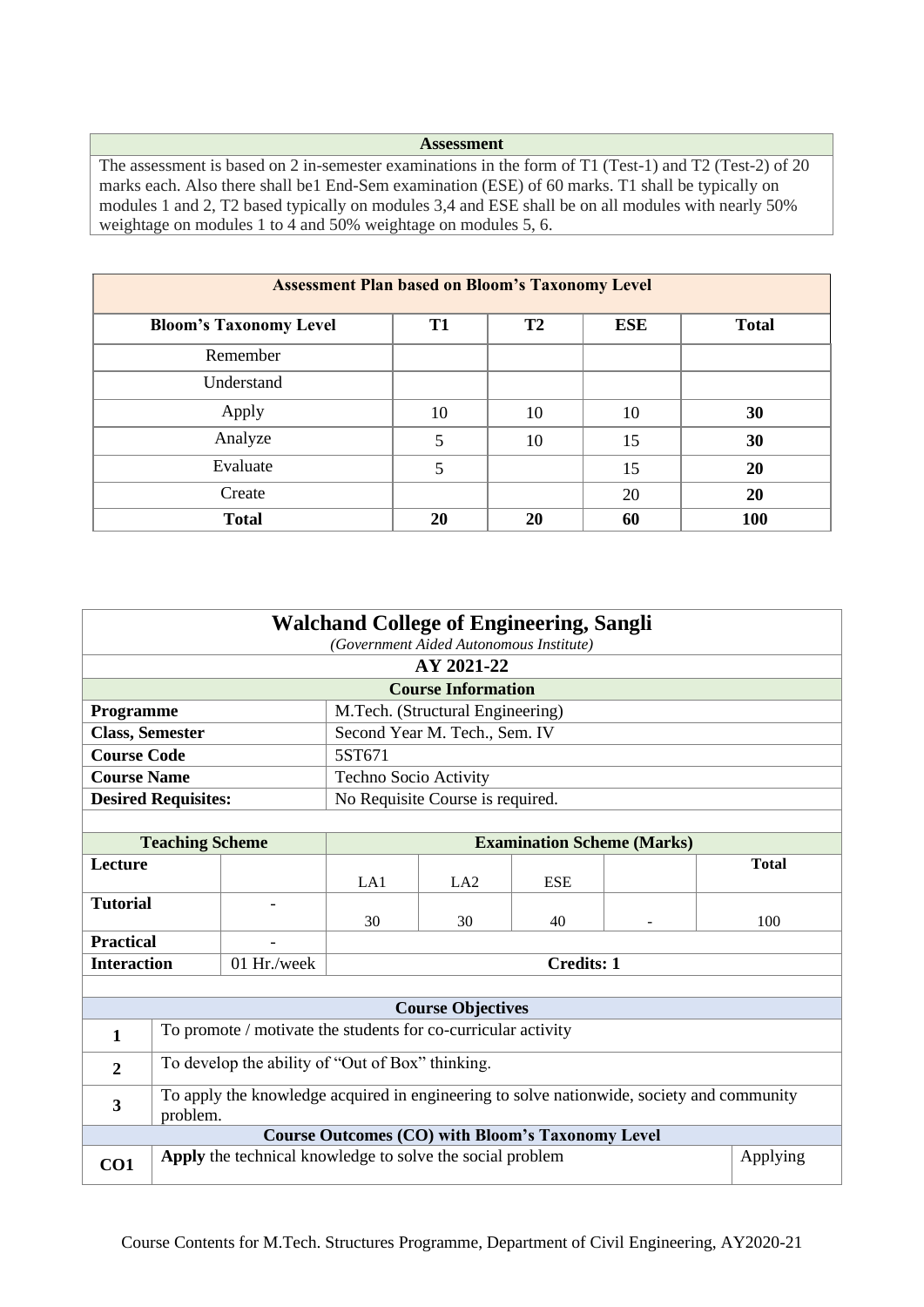| CO <sub>2</sub> | Analyse the real world problems                                                                                                                                                                                   | Analysing    |  |  |  |
|-----------------|-------------------------------------------------------------------------------------------------------------------------------------------------------------------------------------------------------------------|--------------|--|--|--|
| CO <sub>3</sub> | <b>Demonstrate</b> the solution to techno socio problem                                                                                                                                                           | Evaluating   |  |  |  |
|                 | <b>Module Contents</b>                                                                                                                                                                                            | <b>Hours</b> |  |  |  |
|                 | Open to students. Student can undertake any three techno-socio activity as listed<br>below but not limited to it:                                                                                                 |              |  |  |  |
| I               | Each student or group of students may participate in any social activity like<br>"Swach Bharat Abhiyan", "Blood Donation Camp", or any social activity<br>announced by Govt. / Corporation / Panchayat.           |              |  |  |  |
| $\mathbf{I}$    | Each student or group of students participating in technical events / competition.                                                                                                                                |              |  |  |  |
| III             | Awards / recognition received in techno-socio activity                                                                                                                                                            |              |  |  |  |
| IV              | Completing the on line courses (on topics beyond syllabus) / certification of any<br>companies / technologies (e.g. Coursera /CSIR/IIRS- Outreach Programme/<br>AICTE-ATAL Course /Sky-fi lab / SWAYAM / NPTEL .) | 12-13 Hrs    |  |  |  |
| V               | Developing any innovative Patent /gadget / solution / system and transfer in the<br>interest of Nation / Society / Institute (WCE)                                                                                |              |  |  |  |
| VI              | Published a papers in national / international conferences / journals                                                                                                                                             |              |  |  |  |
| VII             | Coordinating the students clubs / services                                                                                                                                                                        |              |  |  |  |
| <b>VIII</b>     | Organizing techno-socio activity for the students / community in rural areas,<br>backward areas.                                                                                                                  |              |  |  |  |
|                 | <b>References</b>                                                                                                                                                                                                 |              |  |  |  |
| $\mathbf{1}$    | National Institute for Engineering Ethics (NIEE)                                                                                                                                                                  |              |  |  |  |
| $\overline{2}$  | Professional ethics, National Society of Professional Engineers (NSPE).                                                                                                                                           |              |  |  |  |
|                 |                                                                                                                                                                                                                   |              |  |  |  |
|                 | <b>Useful Links</b>                                                                                                                                                                                               |              |  |  |  |
| $\mathbf{1}$    | https://www.asce.org/pdf/ethics_manual.pdf                                                                                                                                                                        |              |  |  |  |
| $\overline{2}$  | https://www.aicte-india.org/atal                                                                                                                                                                                  |              |  |  |  |
| 3               | https://nptel.ac.in/                                                                                                                                                                                              |              |  |  |  |
| $\overline{4}$  | https://swayam.gov.in/                                                                                                                                                                                            |              |  |  |  |

| <b>CO-PO Mapping</b>                                                               |                                |  |  |  |  |  |  |  |
|------------------------------------------------------------------------------------|--------------------------------|--|--|--|--|--|--|--|
|                                                                                    | <b>Programme Outcomes (PO)</b> |  |  |  |  |  |  |  |
|                                                                                    |                                |  |  |  |  |  |  |  |
| CO <sub>1</sub>                                                                    |                                |  |  |  |  |  |  |  |
| CO <sub>2</sub>                                                                    |                                |  |  |  |  |  |  |  |
| CO <sub>3</sub>                                                                    |                                |  |  |  |  |  |  |  |
| The strength of mapping is to be written as 1,2,3; Where, 1:Low, 2:Medium, 3:High. |                                |  |  |  |  |  |  |  |
| Each CO of the course must map to at least one PO.                                 |                                |  |  |  |  |  |  |  |

| <b>Assessment</b> |                                                                           |                       |                                                                                                    |    |  |  |
|-------------------|---------------------------------------------------------------------------|-----------------------|----------------------------------------------------------------------------------------------------|----|--|--|
|                   | There are three components of lab assessment, LA1, LA2 and Lab ESE.       |                       |                                                                                                    |    |  |  |
|                   |                                                                           |                       | IMP: Lab ESE is a separate head of passing. LA1, LA2 together is treated as In-Semester Evaluation |    |  |  |
| Assessment        | Typical Schedule (for 26-week<br>Conducted by<br><b>Marks</b><br>Based on |                       |                                                                                                    |    |  |  |
|                   |                                                                           |                       | Sem)                                                                                               |    |  |  |
| LA1               | Lab activities,<br>attendance, journal                                    | Lab Course<br>Faculty | During Week 1 to Week 6<br>Marks Submission at the end of<br>Week 6                                | 30 |  |  |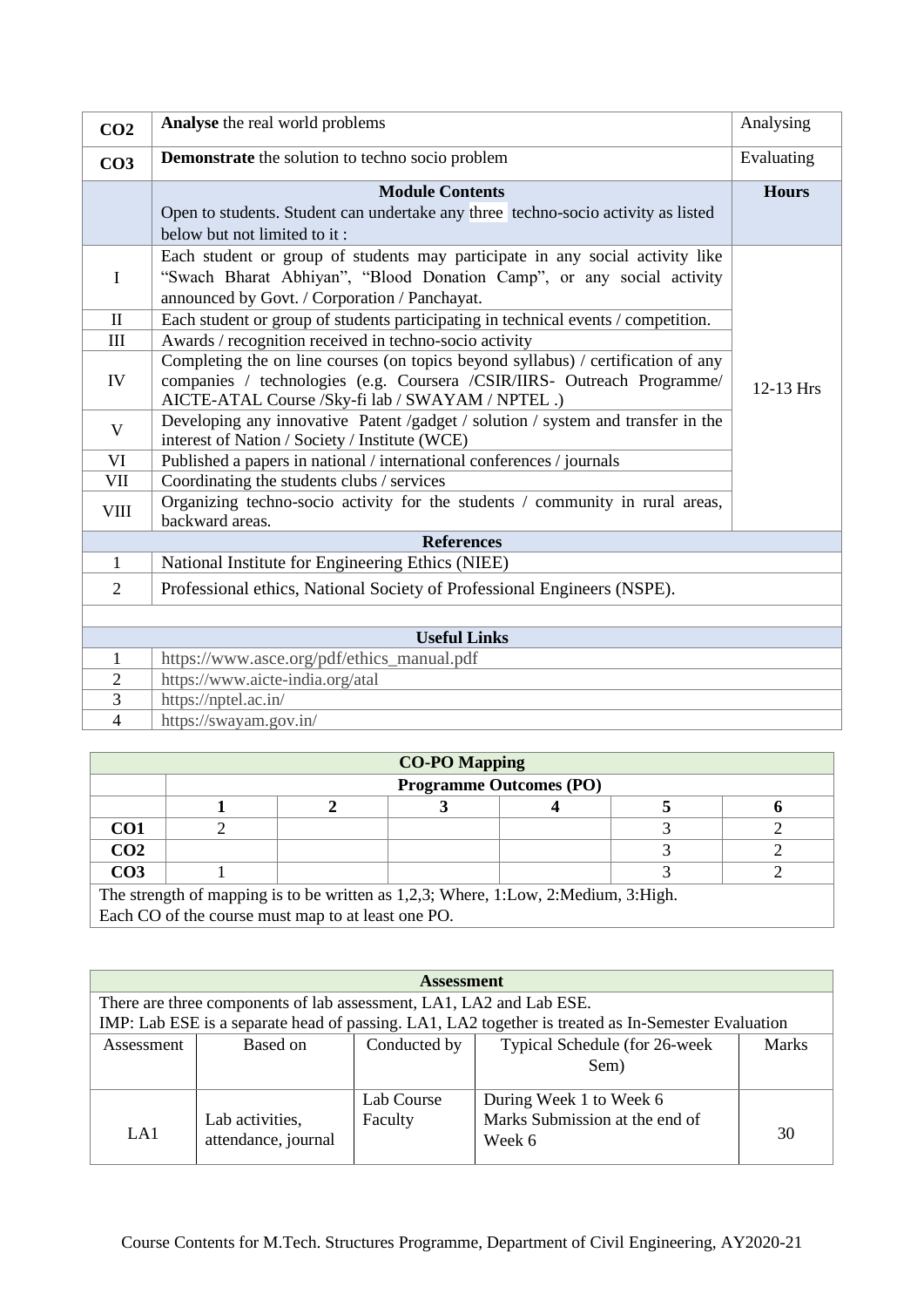| LA <sub>2</sub> | Lab activities,     | Lab Course<br>Faculty | During Week 7 to Week 12<br>Marks Submission at the end of<br>Week 12  | 30 |
|-----------------|---------------------|-----------------------|------------------------------------------------------------------------|----|
| Lab ESE         | Attendance, journal | Lab Course<br>Faculty | During Week 15 to Week 18<br>Marks Submission at the end of<br>Week 18 | 40 |

| <b>Walchand College of Engineering, Sangli</b><br>(Government Aided Autonomous Institute) |                                                                                                                                                                                                                                                                                          |                             |           |                           |                                                                  |                                                                                                                                                            |                |  |
|-------------------------------------------------------------------------------------------|------------------------------------------------------------------------------------------------------------------------------------------------------------------------------------------------------------------------------------------------------------------------------------------|-----------------------------|-----------|---------------------------|------------------------------------------------------------------|------------------------------------------------------------------------------------------------------------------------------------------------------------|----------------|--|
|                                                                                           | AY 2021-22                                                                                                                                                                                                                                                                               |                             |           |                           |                                                                  |                                                                                                                                                            |                |  |
|                                                                                           |                                                                                                                                                                                                                                                                                          |                             |           | <b>Course Information</b> |                                                                  |                                                                                                                                                            |                |  |
| Programme<br>M. Tech. (Structural Engineering)                                            |                                                                                                                                                                                                                                                                                          |                             |           |                           |                                                                  |                                                                                                                                                            |                |  |
| Second year M. Tech., Sem. III<br><b>Class, Semester</b>                                  |                                                                                                                                                                                                                                                                                          |                             |           |                           |                                                                  |                                                                                                                                                            |                |  |
| <b>Course Code</b>                                                                        |                                                                                                                                                                                                                                                                                          |                             | 5ST614    |                           |                                                                  |                                                                                                                                                            |                |  |
| <b>Course Name</b>                                                                        |                                                                                                                                                                                                                                                                                          |                             |           |                           | Legal, Financial Aspects of Industrial Project                   |                                                                                                                                                            |                |  |
| <b>Desired Requisites:</b>                                                                |                                                                                                                                                                                                                                                                                          |                             | $-$       |                           |                                                                  |                                                                                                                                                            |                |  |
|                                                                                           |                                                                                                                                                                                                                                                                                          |                             |           |                           |                                                                  |                                                                                                                                                            |                |  |
|                                                                                           |                                                                                                                                                                                                                                                                                          | <b>Teaching Scheme</b>      |           |                           | <b>Examination Scheme (Marks)</b>                                |                                                                                                                                                            |                |  |
| Lecture                                                                                   |                                                                                                                                                                                                                                                                                          | 2                           | <b>T1</b> | T <sub>2</sub>            | <b>ESE</b>                                                       |                                                                                                                                                            | <b>Total</b>   |  |
| <b>Tutorial</b>                                                                           |                                                                                                                                                                                                                                                                                          |                             | 20        | 20                        | 60                                                               |                                                                                                                                                            | 100            |  |
| <b>Practical</b><br>$\overline{a}$                                                        |                                                                                                                                                                                                                                                                                          |                             |           |                           |                                                                  |                                                                                                                                                            |                |  |
| <b>Interaction</b>                                                                        |                                                                                                                                                                                                                                                                                          |                             | Credits:2 |                           |                                                                  |                                                                                                                                                            |                |  |
| <b>Module</b>                                                                             |                                                                                                                                                                                                                                                                                          |                             |           | <b>Module Contents</b>    |                                                                  |                                                                                                                                                            | <b>Hours</b>   |  |
| I                                                                                         | <b>Economic Decision Making</b><br>Introduction, Mathematics of Time Value of Money: Compound Interest, Cash<br>$\overline{4}$<br>Flow Diagram, Uniform Annual Series, Irregular Cash Flows, Cost Comparison:<br>Present Worth Analysis, Annual Cost Analysis, Capitalized Cost Analysis |                             |           |                           |                                                                  |                                                                                                                                                            |                |  |
| $\mathbf{I}$                                                                              | <b>Taxes and Profitability</b><br>Taxes, Profitability Of Investments: Rate of Return, Payback Period, Net Present<br>$\overline{4}$<br>Worth, Internal Rate of Return, Inflation, Sensitivity and Break-Even Analysis,<br>Uncertainty in Economic Analysis                              |                             |           |                           |                                                                  |                                                                                                                                                            |                |  |
| $\mathop{\rm III}$                                                                        |                                                                                                                                                                                                                                                                                          | <b>Factories Act, 1948:</b> |           |                           | Employees Provident Fund and Miscellaneous Provisions Act, 1952. | Health, Safety, Provisions relating to Hazardous Processes, Welfare, Working<br>Hours of Adults, Employment of young persons, Annual Leave with wages. The | $\overline{4}$ |  |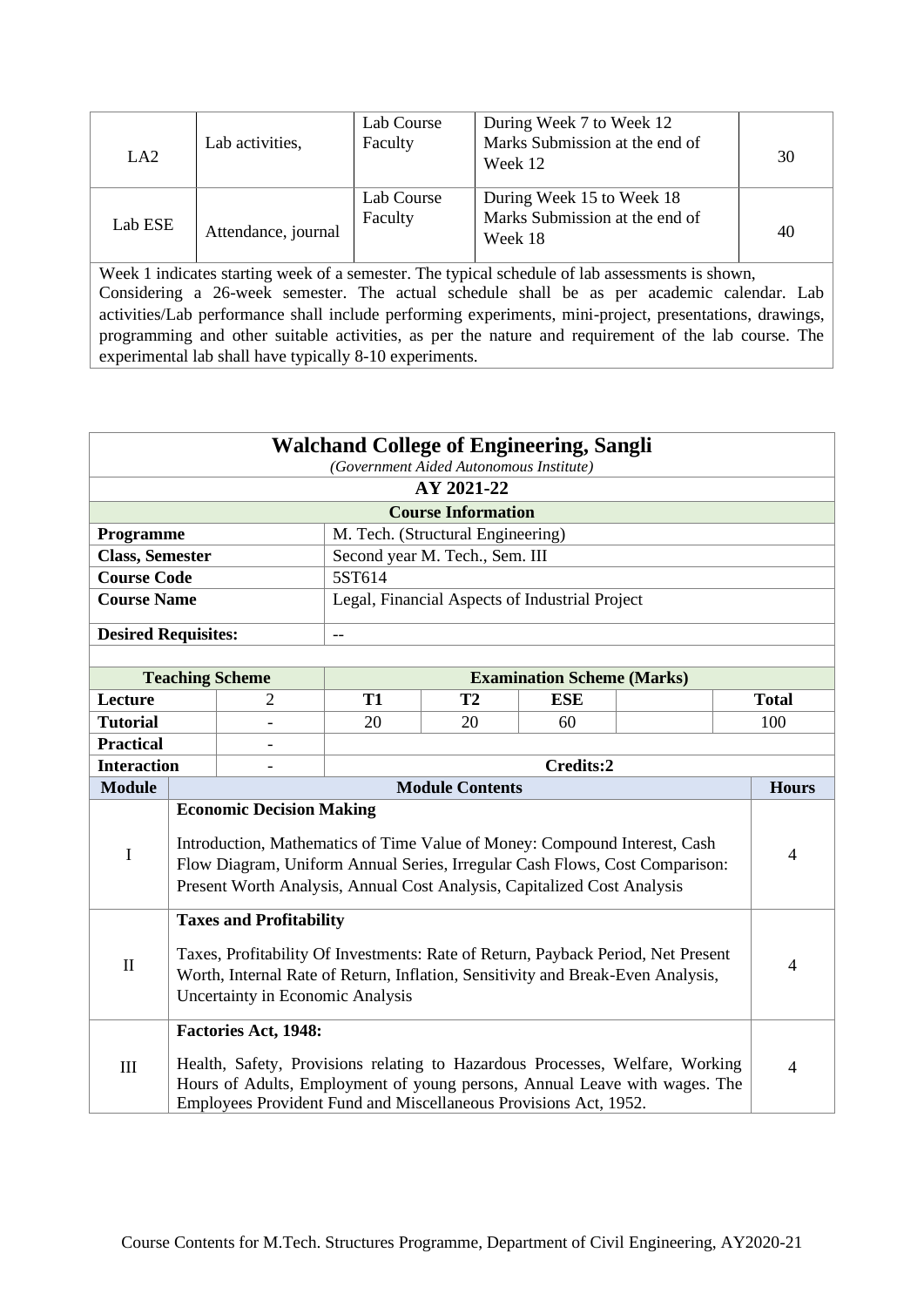|             | <b>Constitution and Labour Laws:</b>                                                                                                                                  |                |  |  |  |  |  |
|-------------|-----------------------------------------------------------------------------------------------------------------------------------------------------------------------|----------------|--|--|--|--|--|
|             |                                                                                                                                                                       |                |  |  |  |  |  |
| IV          | Labour laws, Equality before law and its application in Labour Laws, Equal pay<br>for equal work; and Article-16 and reservation policies, Articles 19, 21, 23 and 24 | $\overline{4}$ |  |  |  |  |  |
|             | and its implications.                                                                                                                                                 |                |  |  |  |  |  |
|             | <b>Environmental Policies and Clearance</b>                                                                                                                           |                |  |  |  |  |  |
|             | Environmental Policies-National and international; international treaties. Climate                                                                                    |                |  |  |  |  |  |
| $\mathbf V$ | change Protocols and Conventions, Carbon emission management, Clean<br>Development Mechanism (CDM), carbon neutrality.                                                | 3              |  |  |  |  |  |
|             | Environmental Clearance; Forest clearance; Consent to Establish & Consent to                                                                                          |                |  |  |  |  |  |
|             | Operate; Environmental conservation plan for endangered flora and fauna;                                                                                              |                |  |  |  |  |  |
|             | <b>Environmental Legislation</b>                                                                                                                                      |                |  |  |  |  |  |
|             | Environmental Protection Act 1986, Air (Prevention and Control of pollution)                                                                                          |                |  |  |  |  |  |
|             | Act, Water (Prevention and Control of pollution) Act, Mines and Mineral Act,                                                                                          |                |  |  |  |  |  |
| VI          | Factories Act, Pesticides Act, Indian Forest Act, Wildlife Act, Ancient                                                                                               | 5              |  |  |  |  |  |
|             | Monuments and Archaeological Sites and Remains Act, Hazardous Waste<br>Management and Handling Rules / Biomedical Rules / Solid Waste Management                      |                |  |  |  |  |  |
|             | Rules, Environment Tribunal Act, MOEF Guidelines and Notifications, Appellate                                                                                         |                |  |  |  |  |  |
|             | Authority Act, Other related Notifications                                                                                                                            |                |  |  |  |  |  |
|             |                                                                                                                                                                       |                |  |  |  |  |  |
|             | <b>Text Books</b>                                                                                                                                                     |                |  |  |  |  |  |
|             | 1. P.L. Mehta, Managerial Economics Analysis, Problems and cases, S. Chand & Co.<br>Ltd., 2001                                                                        |                |  |  |  |  |  |
|             | 2. Dieter G.E., Engineering Design, McGraw-Hill Education 5 <sup>th</sup> edition, 2012.                                                                              |                |  |  |  |  |  |
|             | N. Godbole, S. Belapure, "Cyber Security Understanding Cyber Crimes, Computer<br>3.                                                                                   |                |  |  |  |  |  |
|             | Forensics and Legal Perspectives", Wiley India Pvt. Ltd.                                                                                                              |                |  |  |  |  |  |
|             | Canter, L. W., Environmental Impact Assessment, McGraw-Hill, 2 <sup>nd</sup> Edition, 1997.<br>4.                                                                     |                |  |  |  |  |  |
|             | "Environmental Auditing", Published by CPCB, Govt. of India Publication, New<br>5.                                                                                    |                |  |  |  |  |  |
|             | Delhi.                                                                                                                                                                |                |  |  |  |  |  |
|             |                                                                                                                                                                       |                |  |  |  |  |  |
|             | <b>References</b>                                                                                                                                                     |                |  |  |  |  |  |
|             | 1. R Peterson and Lewis: Managerial Economics, 4 <sup>th</sup> Ed., Prentice Hall, 2004                                                                               |                |  |  |  |  |  |
|             | 2. R. Drefuss, J. Pila; The Oxford Handbook of Intellectual Property Law, Oxford                                                                                      |                |  |  |  |  |  |
|             | University Press, 2018.                                                                                                                                               |                |  |  |  |  |  |
|             | Adv. P. Mali, Cyber Law & Cyber Crimes Simplified, Cyber Infomedia, 2017.<br>3.                                                                                       |                |  |  |  |  |  |
|             | No.29 of 1986, [23/5/1986] - The Environment (Protection) Act, 1986,<br>4.<br>amended 1991                                                                            |                |  |  |  |  |  |
|             | 5. G.S.R.830(E), [24/11/2011] - The Water (Prevention and Control of Pollution)                                                                                       |                |  |  |  |  |  |
|             | Amendment Rules, 2011.                                                                                                                                                |                |  |  |  |  |  |
|             | 6. No.14 of 1981, [29/3/1981] - The Air (Prevention and Control of Pollution)                                                                                         |                |  |  |  |  |  |
|             | Act 1981, amended 1987                                                                                                                                                |                |  |  |  |  |  |
|             |                                                                                                                                                                       |                |  |  |  |  |  |

| <b>Assessment Plan based on Bloom's Taxonomy Level</b>                  |  |  |  |  |  |  |  |
|-------------------------------------------------------------------------|--|--|--|--|--|--|--|
| T2<br><b>ESE</b><br><b>Bloom's Taxonomy Level</b><br>Т1<br><b>Total</b> |  |  |  |  |  |  |  |
| Remember                                                                |  |  |  |  |  |  |  |
| Understand                                                              |  |  |  |  |  |  |  |